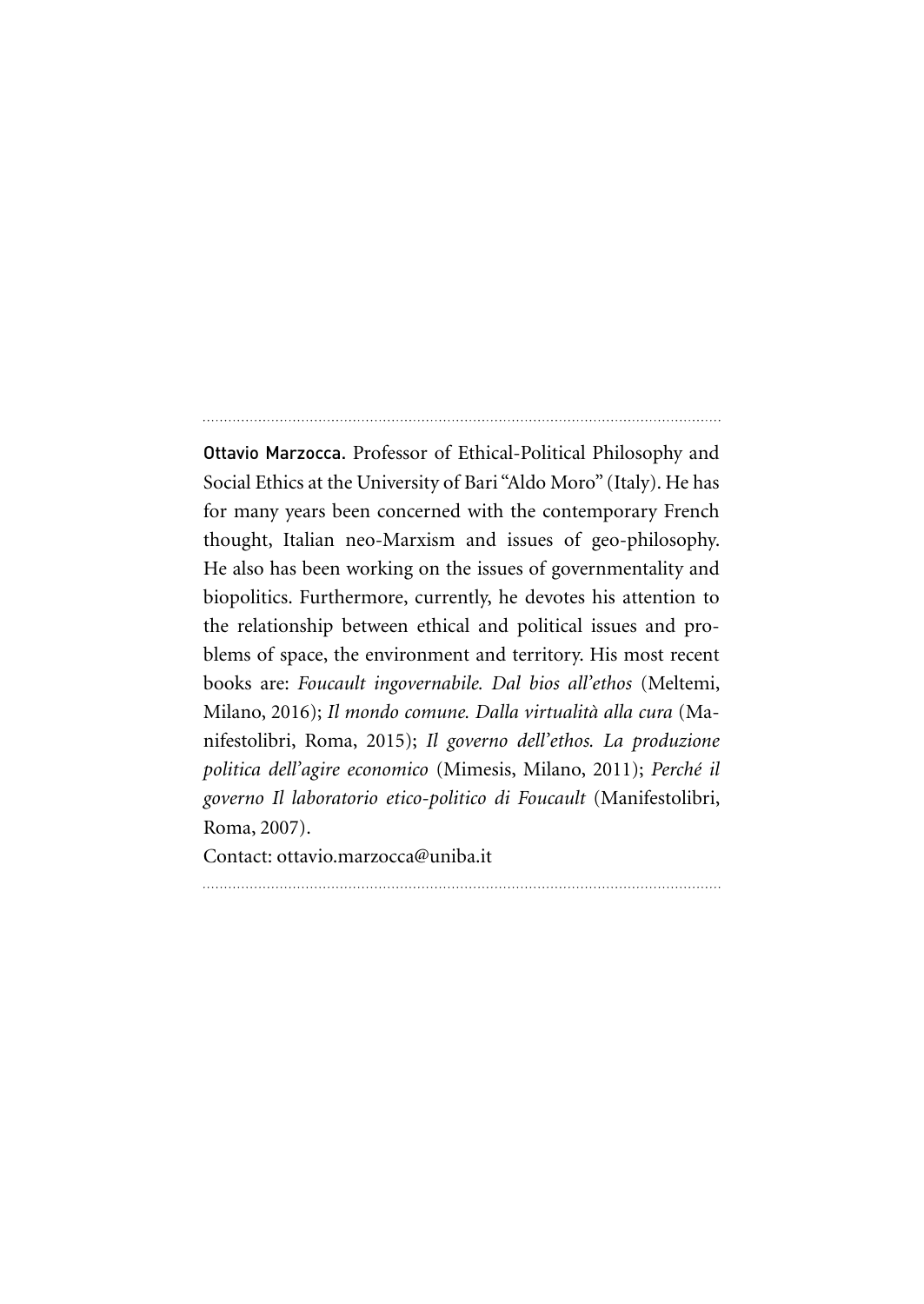# **THE WORLD'S NEGLIGENCE GLOBALISATION, PHILOSOPHY AND THE MISADVENTURES OF SPACE**

## Ottavio Marzocca

Università degli Studi di Bari "Aldo Moro"

DOI: 1017450/170102

Reception date  $2<sup>nd</sup>$  February 2017; Acceptance date 1<sup>st</sup> March 2017. This article is the result of research activities held at the Dipartimento di Studi Umanistici, Università degli Studi di Bari "Aldo Moro".

## **Abstract**

The descriptions of our epoch as a time of technological despatialization, deterritorialization and dematerialization deserve to be discussed in order to bring out the complex genealogy of the changes to which they refer. Contemporary philosophy – especially the reading of Bergson, Heidegger, Arendt, Schmitt, Foucault, Deleuze and Guattari – helps us to do so in at least two ways: first, by testifying that space and the material world represent a kind of obstacle to the visions prevailing in modernity, that give the human being a privileged relationship with time and a right to separate himself from the world in order to dominate it; second, showing us the ways in which spatiality is presented as a political stakes irreducible to both rigid territorializations and pure and simple despatializations. From this point of view, even the current telematic technologies are proof of this irreducibility re-spatializing the world with their systems for tracking, surveillance, monitoring, etc.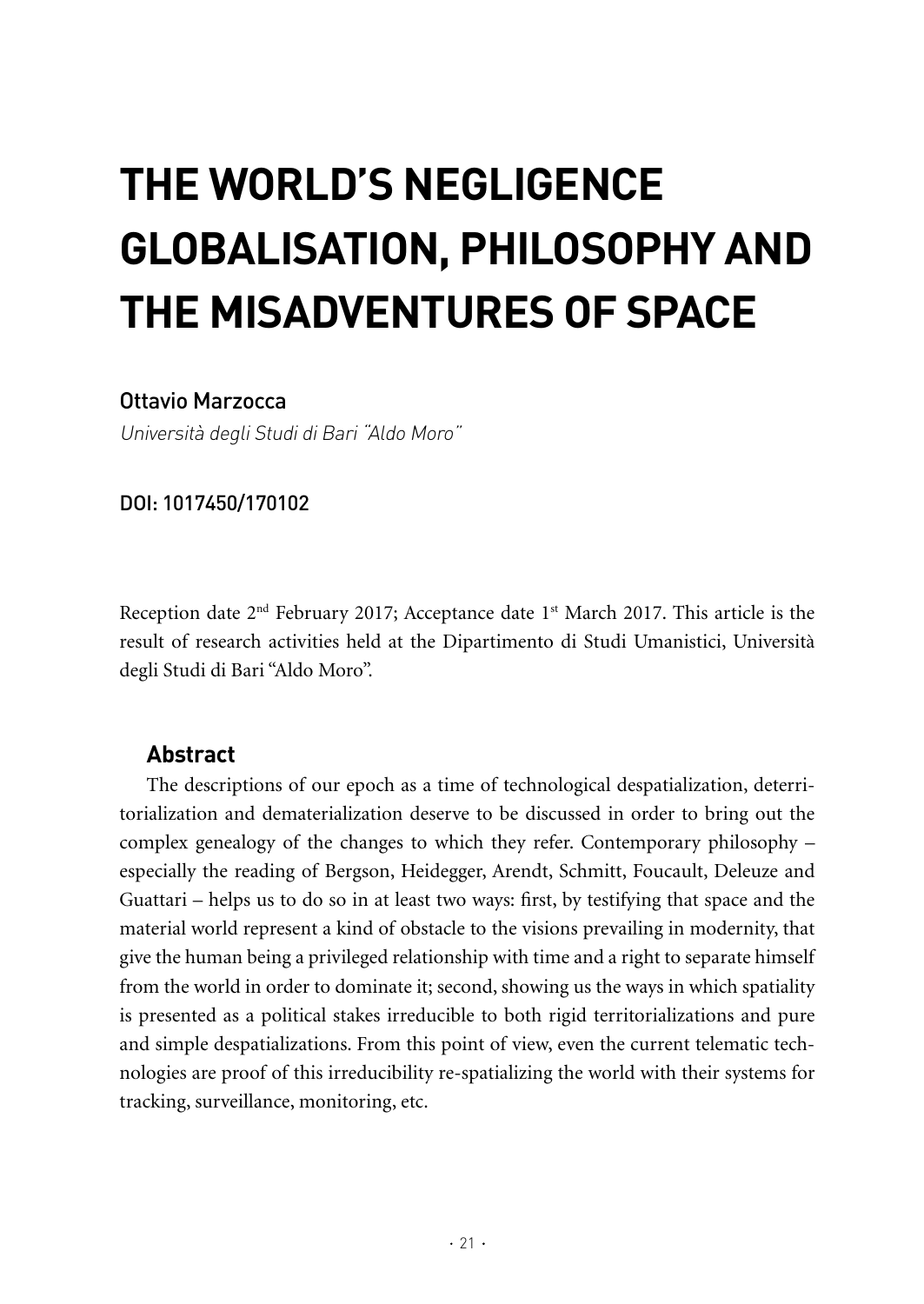## **Keywords**

Technological speed, despatialization, world alienation, space policies.

#### **Resumen**

Las descripciones de nuestra época como un tiempo de desespacialización, desterritorialización y desmaterialización tecnológica merecen ser discutidos con el fin de evidenciar la compleja genealogía de los cambios a los que se refieren. La filosofía contemporánea –especialmente a través de Bergson, Heidegger, Arendt, Schmitt, Foucault, Deleuze y Guattari– nos ayuda a hacerlo en por lo menos dos maneras: en primer lugar, exponiendo que el espacio y el mundo material representan una especie de obstáculo para las visiones que prevalecen en la modernidad, que le dan al ser humano una relación privilegiada con el tiempo y un derecho a separarse del mundo para dominarlo; en segundo lugar, mostrando las formas en que la espacialidad se presenta como una apuesta política irreducible tanto a las territorializaciones rígidas como a las desespacializaciones puras y sencillas. Desde este punto de vista, incluso las tecnologías telemáticas actuales son prueba de esta irreductibilidad re-espacializando al mundo con sus sistemas de rastreo, vigilancia, monitoreo, etc.

## **Palabras clave**

Velocidad tecnológica, desespacialización, alienación del mundo, política del espacio.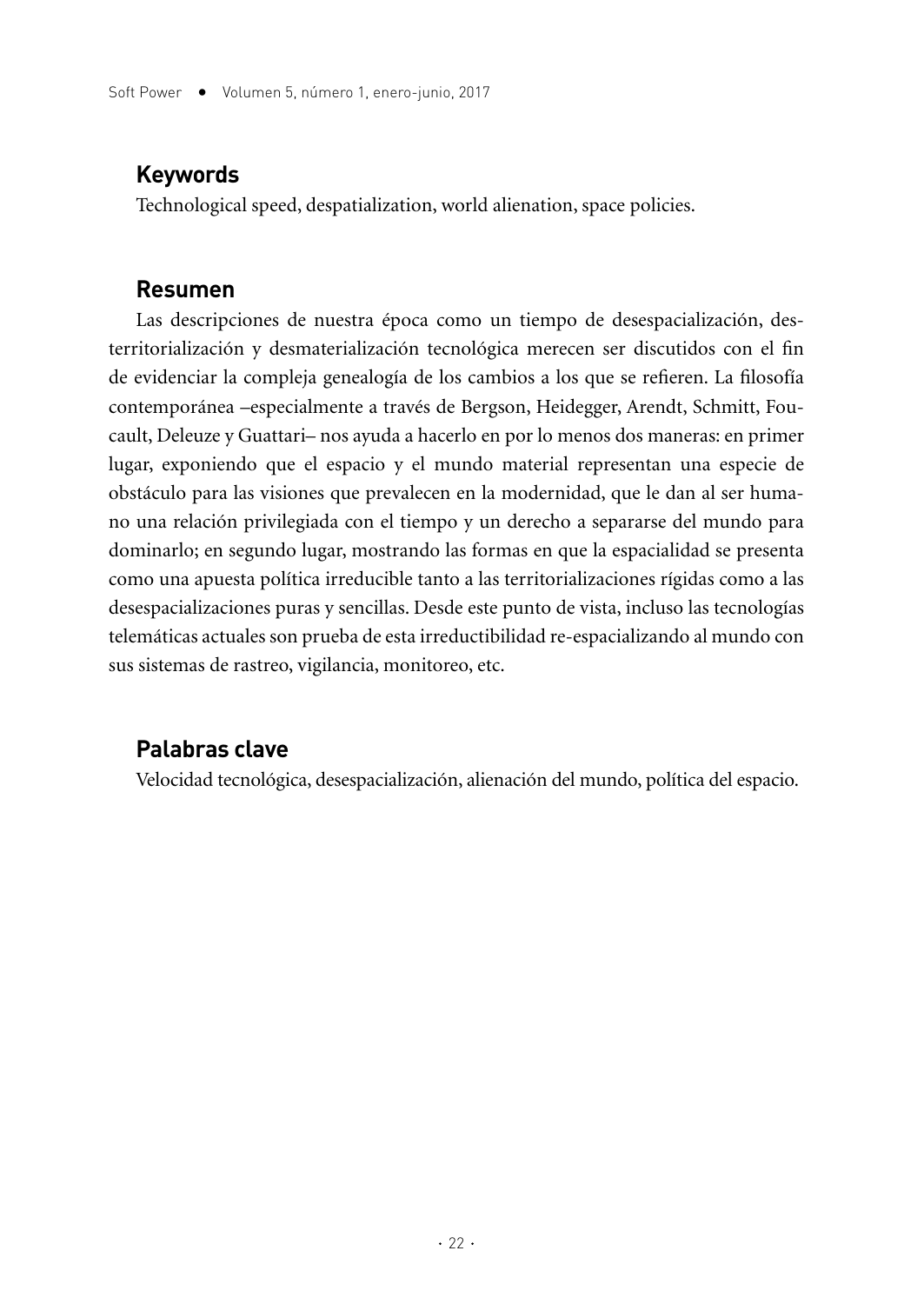# **Losing distances**

Perhaps, even before people began to speak insistently of globalization, attention was paid in our society to the effects of the *dematerialization* of the communication technologies that have contributed to globalization itself, and among these effects, increasing importance was given to phenomena of *despatialization*, i.e. the trend triggered by the telematic technologies towards the reduction of the role of material space and physical territory with regard to the main activities and relationships of contemporary man<sup>1</sup> It is difficult, in fact, to deny that tele-technological globalization has long been causing a radical reduction of the importance of space, distances and physical relationships, primarily through the multiplication of the possibility of hyper-fast communication between users located anywhere in the world. The fact remains, however, that it may be appropriate to try to understand to what extent this overwhelming trend represents a decisive key to the interpretation of our time. To this end, one might wonder, in particular, about the *sense of space* that our culture, at least in its more reflexive forms, expressed until the "computer revolution" no longer found obstacles. Which, perhaps, could serve, above all, to help understand the extent to which this culture was prepared to deal with certain consequences of this revolution. Moreover, it could serve precisely to problematize, and possibly to determine, in a non-trivial way, the limits of the validity of the ideas of despatialization and technological dematerialization.

<sup>1.</sup> A moment in which the talk about contemporary technological dematerialization definitively seemed to impose itself can be found in the important exhibition entitled "Les Immatériaux", which took place in Paris in 1985 at the "Georges Pompidou" Centre. The exhibition intended, among other things, to "increase awareness of the fact that research and development in technical sciences and in the arts have come to the point that matter, the material, the real can no longer be immediately grasped and that there is the tendency for a veil of figures to be placed between reality and the mind" (J. Maheu, "Immatériaux", in *Album*, Centre Georges Pompidou, Paris, 1985, p. 3). The exhibition was organized under the direction of J. F. Lyotard, who, some years earlier, had highlighted the "historic step" caused by developments in information technology with his famous: *La condition postmoderne*, Minuit, Paris, 1979. Even before that time, especially Paul Virilio had begun to insist on the "despatializing" – as well as "dematerializing" – consequences of contemporary communication technologies. In any case, a very large number of the authors who have since analyzed the development of these technologies, have highlighted these consequences in one way or another. Among the various texts that could be referenced in this regard, see the P. Virilio: *Vitesse et politique*, Galilée, Paris, 1977; *La vitesse de libération*, Galilée, Paris, 1995; *Cybermonde, la politique du pire*, Les éditions Textuel, Paris, 1996; *La bombe informatique*, Galilée, Paris, 1998. Also see: J. Meyrowitz, *No Sense of Place: The Impact of Electronic Media on Social Behavior*, Oxford University Press, Oxford, 1985; P. Levy, *L'Intelligence collective. Pour une anthropologie du cyberespace*, La Découverte, Paris, 1994; W. J. Mitchell, *City of Bits: Space, Place, and the Infobahn*, MIT Press, Cambridge (Mass.), 1995; E. Fiorani, *La comunicazione a rete globale*, Lupetti, Milano, 1998; S. Graham, S. Marvin, *Telecommunication and the City: Electronic Spaces, Urban places*, Routledge, London, 1995; F. Cairncross, *The Death of Distance: How the Communications Revolution Will Change Our Lives*, Harvard Business School Press, London, 2001; K. Ohmae, *The Borderless World: Power and Strategy in the Interlinked Economy*, Harper Collins, New York, 2002; M. Ciastellardi, *Le architetture liquide. Dalle reti del pensiero al pensiero in rete*, Edizioni Universitarie LED, Milano, 2009.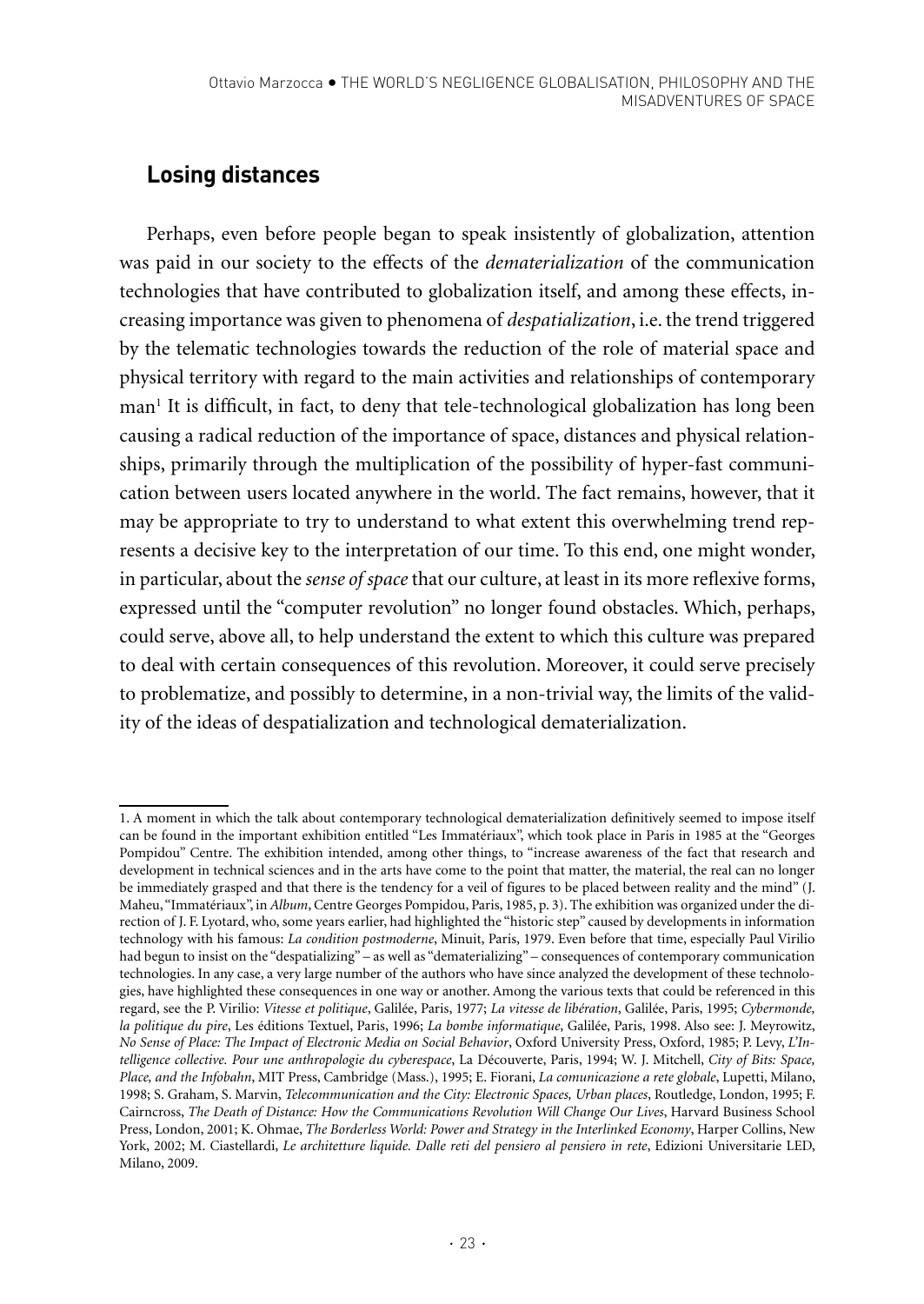Here, for my part, I would like to try to do something of the kind, referring in particular to philosophical knowledge. The general questions that I would pose as the basis for this effort would be the following: what attention has philosophy paid to space until recently, i.e. to this dimension of our existence of which today we seem in some way to be losing control, or profoundly changing our perception? What awareness has philosophical culture had of the possibility that space was exposed to such a prospect? What attention has it turned to the functions, the transformations and the importance of space with respect to the life of society? Of course, I do not presume to give definitive answers to such questions. I will limit myself, rather, to making a rough reconnaissance in this regard, referring especially – but not only – to some of the leading exponents of contemporary philosophical thought.

## **Time as a refuge**

I will first consider the general impression that can be derived from the history of philosophy in the last few centuries. The sense is that philosophy has tended to favor *time*, that is, to attribute to it a greater dignity than it was willing to attribute to space. In particular, Michel Foucault expressed himself in this sense, arguing that philosophy, since the late  $18<sup>th</sup>$  century, has gradually taken refuge in reflections on time, reflecting on spatiality at a lower level of intensity. Which, according to him, is explained in general by the fact that – after the modern scientific revolution and with the launch by the States of precise spatial policies – other forms of knowledge have firmly taken hold of this dimension and have "forced philosophy into a problematic of time. From Kant on", says Foucault, "it is time that occupies the philosopher's reflection, in Hegel, Bergson and Heidegger, for example. Along with this occurs a correlative disqualification of space that appears on the side of understanding, of the analytical, the conceptual, the dead, the fixed, the inert".<sup>2</sup>

Certainly the French author does not intend to deny the enormous value of the reflection that – each in his own way – the great philosophers he named have, in any case, dedicated to the spatial dimension. Rather, he wants to show that philosophy has never really addressed the "problem of spaces (…) as a historical and political problem"; in his

<sup>2.</sup> M. Foucault, "L'oeil du pouvoir", entretien avec J.-P. Barou et M. Perrot, in M. Foucault, *Dits et écrits*, ed by D. Defert and F. Ewald, Gallimard, Paris, 1994, III, p. 193; also see the different version of this text: M. Foucault, "The Eye of Power", in A. Farquharson (ed.), *The impossible Prison: A Foucault Reader*, Nottingham Contemporary, Nottingham (UK), 2008, p. 10.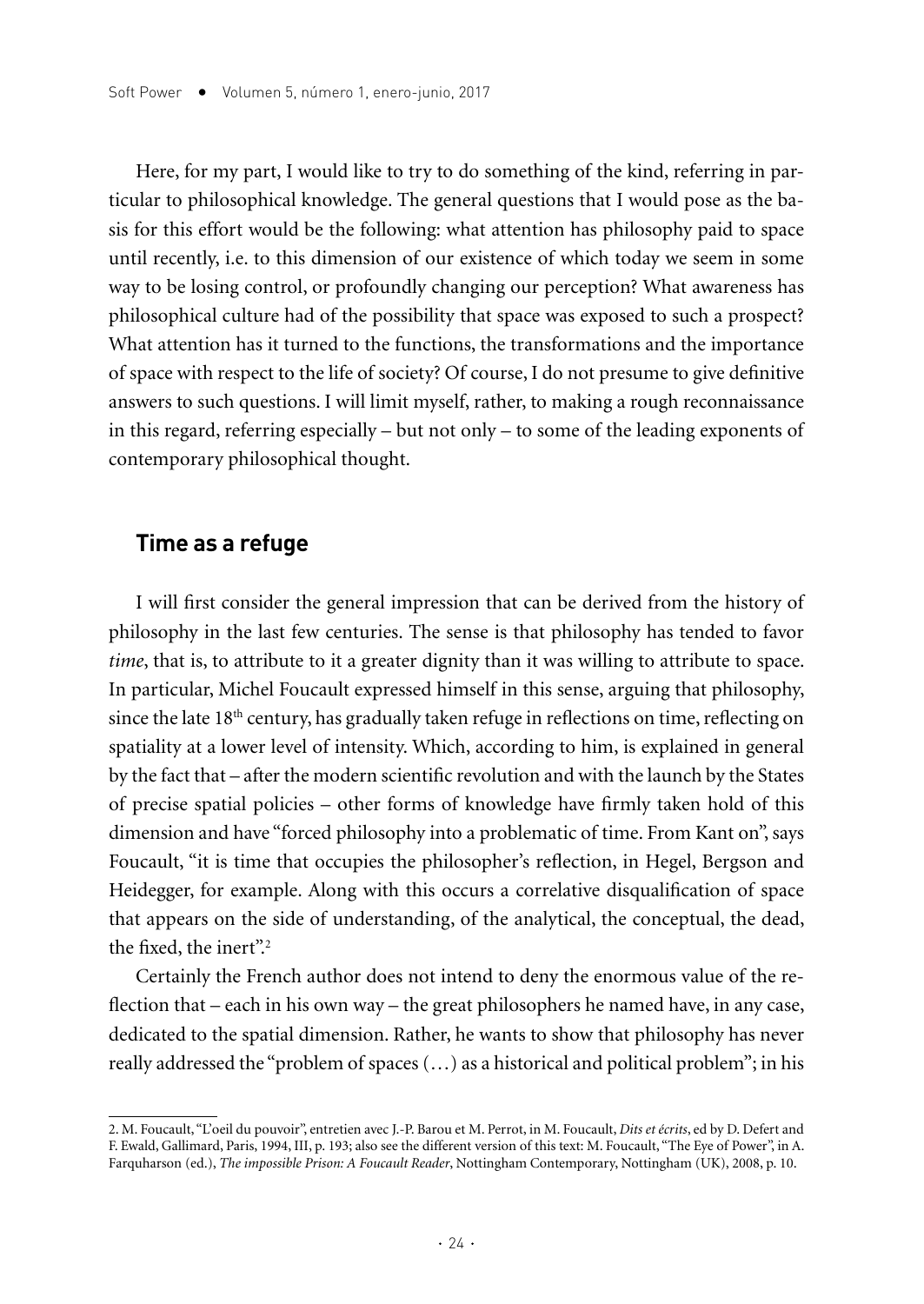opinion it has generally avoided dealing with the processes that range "from the great strategies of geopolitics to the little tactics of housing, institutional architecture, from the classroom to the hospital organization, by way of all the political and economic implantations"; philosophy – like other humanistic knowledge – has limited itself to reconnecting the theme of space "to 'nature' – to what was given, the first determining factor – or to 'physical geography'; (…) to as a kind of 'prehistoric' stratum", or to "the residential site or the field of expansion of a people, a culture, a language or a State".<sup>3</sup>

In fact, many great philosophers of recent centuries (Montesquieu, Kant, Herder, Hegel) have turned their attention to space often in relation to the geographical dimension, reflecting on the territorial, environmental and geoclimatic diversity of the earth, and reconnecting this variety to the multiplicity and diversity of peoples and their cultures. Exemplary in this regard is the case of Hegel. Particularly in the *Lectures on the Philosophy of World History*, he aims to determine the weight that the different geographical areas have had in promoting or hindering the participation of the various peoples in world history. Thus, he tends to transform geographical differences into an instrument that distinguishes between the places and peoples with a "historical mission" and places and peoples destined to remain marginal or extraneous to the course of historical time. The main consequence of this distinction is the idea that the fulfillment of universal history has been realized in Europe as a geographical environment favorable to this fulfillment.4

Of course, it is almost pointless to observe that the ethnocentric hierarchy of countries and peoples, that this vision legitimates, is today shifting to an increasingly ruinous divergence between North and South, East and West; which is happening precisely at a time when "world history" should have found its beneficial and definitive successful completion as a result of globalization.<sup>5</sup> In any case, it is clear that  $-$  as Foucault argues – an approach like this to space, on the one hand, tends to exclude from the analysis the consideration of the geopolitical, planning, bio-political or economic intervention strategies on space itself; on the other, it gives time a clear supremacy over the spatial dimension: the Hegelian vision, in short, turns its attention to spatiality on the condition that it functions as a geographic support of the universal power of historical time.

<sup>3.</sup> Ibid.

<sup>4.</sup> See G.W.F. Hegel, *Vorlesungen über die Philosophie der Weltgeschichte. Erste Hälfte*, vol. I: *Die Vernunft in der Geschichte*, ed. by J. Hoffmeister, Meiner, Hamburg, 1955, engl. transl.: *Lectures on the Philosophy of World History. Introduction: Reason in History*, Cambridge University Press, Cambridge, 1975, pp. 152-209.

<sup>5.</sup> On these implications of Hegel's view of the relationship between history and geography, see: E. Dussel, *1492: El encubrimiento de l'otro. Hacia el origen del "mito de la Modernidad"*, Plural Editores, La Paz, 1994, pp. 13-22.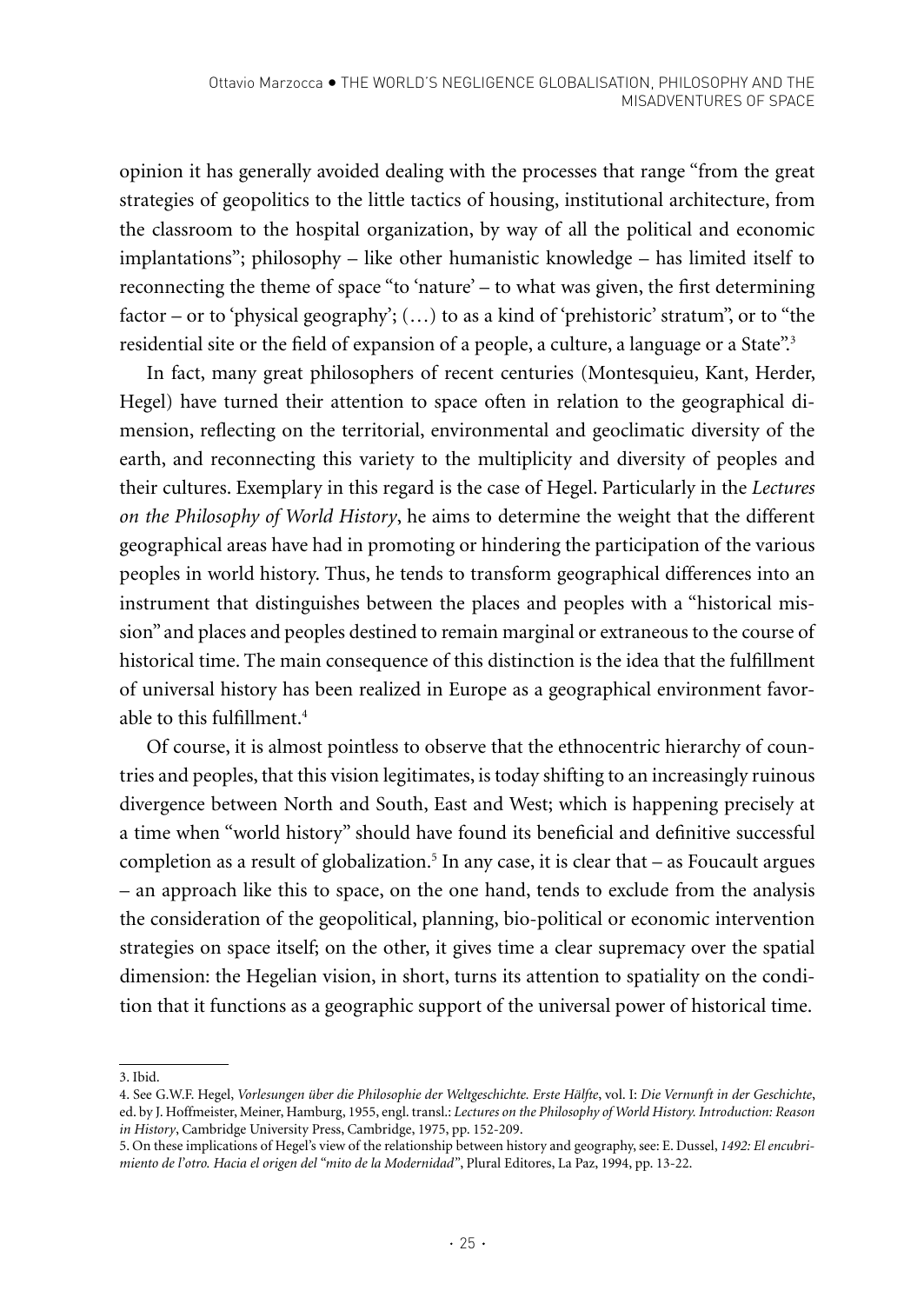It is interesting, however, that Foucault – as we have seen – identifies in the thought of Kant a kind of inaugural moment of the philosophical tendency to "disqualify" space. It could perhaps be said that he traces one of the root causes of the "preference" of contemporary philosophy for temporality to the Kantian distinction between space as *outer intuition* and time as *inner intuition* of the human subject. In fact, Kant argues that time, precisely as an *inner intuition*, "is the formal condition of all appearances in general"; according to him, "all representations, whether or not they have outer things as their object, nevertheless as determinations of the mind themselves belong to the inner state." Precisely for this reason, as part of the only form of knowledge available to man through his senses  $-$  i.e. the phenomenal  $-$ , time stands at a higher level than space which, conversely, "as the pure form of all outer intuitions, is limited as an *a priori* condition merely to outer intuitions".6

## **Space without quality**

Referring to more recent times, we can say that one of the philosophers most responsible for the "disqualification" of space to the benefit of time is certainly Henry Bergson, to whom Foucault himself attributes a crucial role in this regard. Bergsonian philosophy, in effect, makes particularly clear the consideration of space as an abstract, poor, cold dimension which opposes time understood as *duration*, i.e. as a fluid temporal succession, qualitatively rich, varied and creative that man immediately perceives through his conscience. This "disqualification" of space to the benefit of time in Bergson is connected to his rejection of the spatialization of knowledge, which – according to him – prevails in the exact sciences which – he claims – generally study reality by tending to spatialize it, i.e. to define its elements, to segment it analytically, to measure it metrically. In this way, also the dynamism, the variability, the qualitative richness of time and essentially temporal phenomena – such as movement or biological and psychic life – are conceived of and treated as sequences of single and discrete moments or elements located along an abstract, homogeneous, divisible and measurable linearity.<sup>7</sup>

But how exactly does Bergson conceive of space? In one of his major works he claims that it corresponds to the "conception of an empty homogeneous medium" in

<sup>6.</sup> I. Kant, *Kritik der reinen Vernunft*, Hartknoch, Riga, 1787, engl. transl.: *Critique of pure reason*, Cambridge University Press, Cambridge, 1998, pp.180-181.

<sup>7.</sup> See H. Bergson, *L'Évolution créatrice*, Alcan, Paris, 1907, engl. transl.: *Creative Evolution*, Dover Publication, Mineola, New York, 1998, pp. 186-220.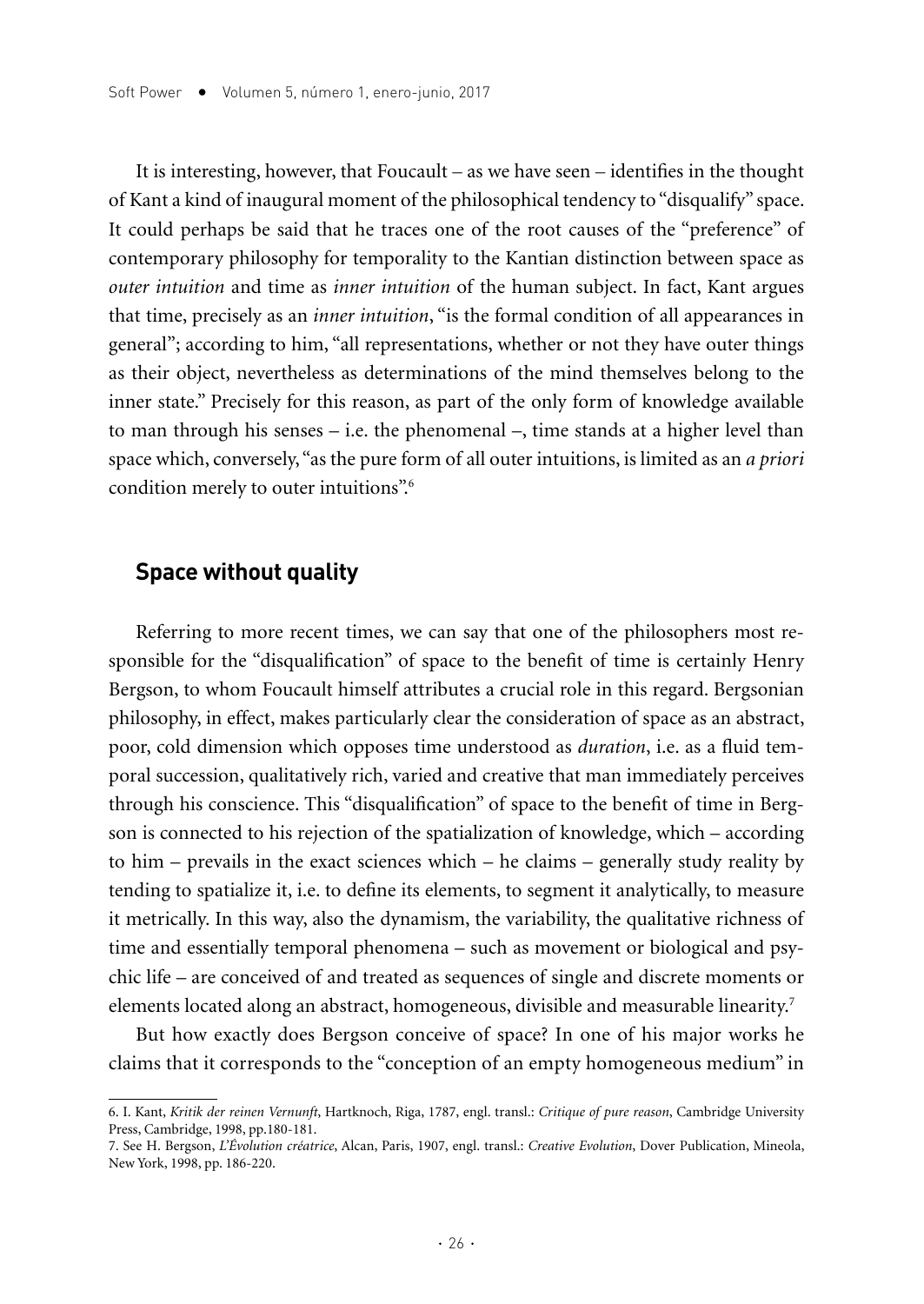which the objects of our experience can simply be broken down and placed in a static and discontinuous way. Therefore, an essential task on which he sets his sights is to free time, as a "heterogeneous reality", from the homogenizing trap of spatialization. It is also precisely for this reason that, to mark the difference between the qualitative richness of time and the "poverty" of space, the French philosopher proposes the concept of *duration*. 8

Paul Virilio – the author who has dramatized more than others the despatializing effects of the speed of contemporary communication technologies – argues that the philosophies of the time, even when they thought of the latter as duration, ignored or underestimated the fundamental importance of the relationship between time and speed. According to him, instead, a vital relationship exists between time and speed; duration itself is "a category of speed", since – as Einstein demonstrated – different forms of duration correspond to various grades of speed or, more precisely, different space-time forms, different space-time systems.9 According to Virilio, Bergson "was better situated than others" to focus on these implications of Einstein's theory of relativity; but he was not able to do so, like most contemporary philosophers who have not been able to do so.10

Indeed, despite having devoted a study to Einstein's theory, Bergson refused to attribute objective meaning and philosophical dignity to the idea of *space-time* and to the concept of the *plurality of space-time systems*, corresponding to the different speeds of movement of these same systems. The disagreement between philosophy and science that he wanted to express in this way can essentially be explained by his unwillingness to accept the idea that time, amalgamating and pluralizing itself with space, loses its irreducible specificity and its universal oneness.<sup>11</sup> But  $-$  according to what Virilio argues – precisely in this way he denied himself the opportunity to grasp the shocking consequences that, already in his time, the technological speed of communication was beginning to exert on the space-time reality of society, the closer you got to Einstein's speed of light. What was announced, according to Virilio, was a "loss of the world",

<sup>8.</sup> H. Bergson, *Essai sur les données immédiates de la conscience*, Alcan, Paris, 1889, engl. transl.: *Time and Free Will: An Essay on the Immediate Data of Consciousness*, Dover Publication, Mineola, New York, 2001, pp. 90-99. On Bergson's conception of space also see the Latin doctoral thesis (which accompanied the main thesis corresponding to the text just mentioned): H. Bergson, *Quid Aristoteles de loco senserit*, Alcan, Paris, 1889.

<sup>9.</sup> P. Virilio, "Dromologia: la logica della corsa", Conversazione con G. Daghini, in P. Virilio, *La macchina che vede. L'automazione della percezione*, Sugarco Edizioni, Milano, 1989, p. 162.

<sup>10.</sup> Ibid., p. 186.

<sup>11.</sup> H. Bergson, *Durée et simultanéité,* Presses Universitaires de France, Paris, 1992, engl. transl.: *Duration and Simultaneity*, Clinamen Press, Manchester, 1999.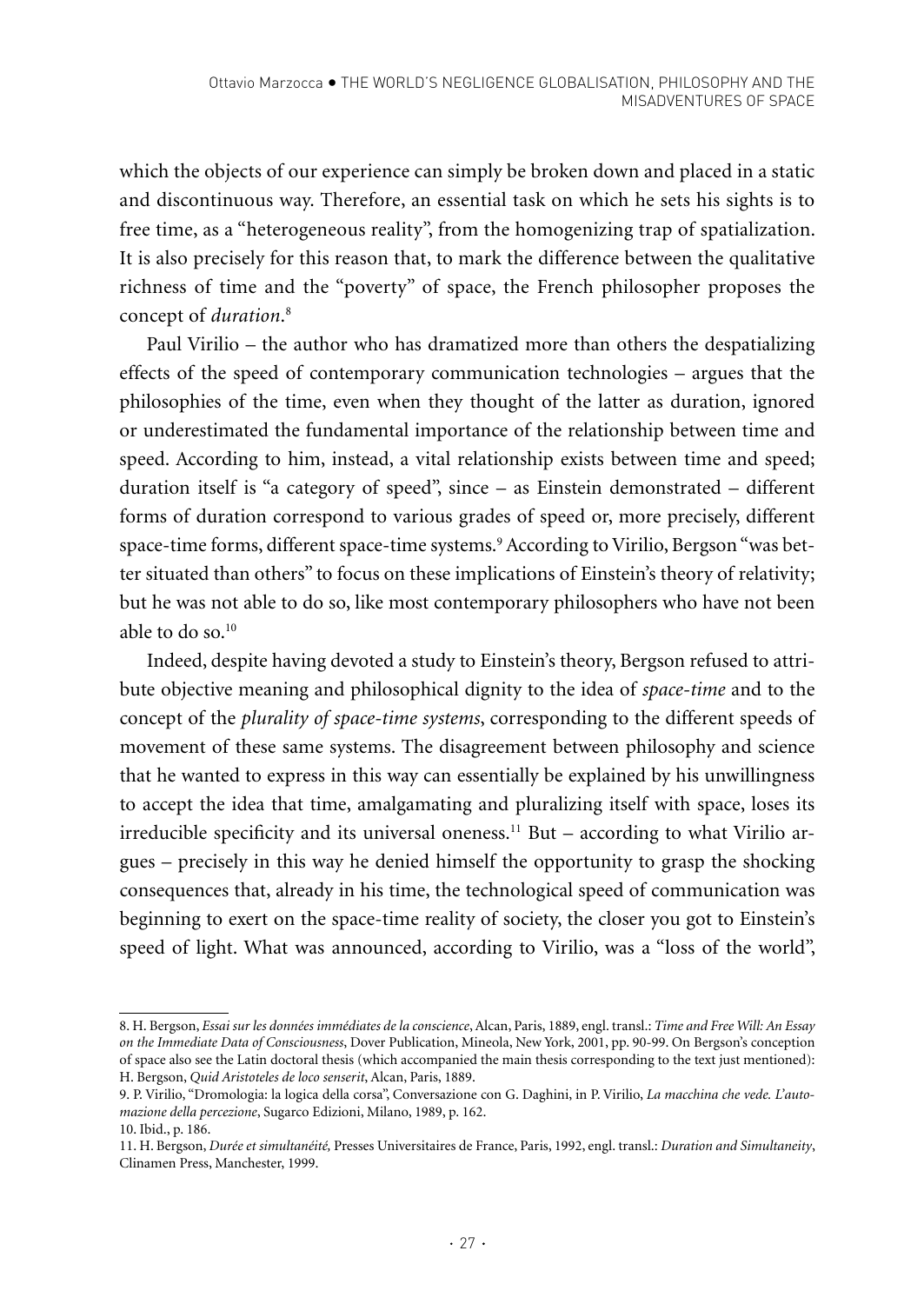a despatialization that was one with the progressive reduction of the time of interaction between the different sites to the insubstantiality of instantaneity.<sup>12</sup>

#### **Dwelling in danger**

Among the philosophers who – as Foucault says – are most responsible for the tendency to disqualify space to the benefit of time, certainly Heidegger cannot be overlooked. In reality, his reflection on space appears to be much more careful and intense than that of Bergson. In *Being and Time* he recognizes an essential element of being human in the "spatiality of Being-in-the-world", which also implies – according to him – an idea of space irreducible to that of a merely measurable homogeneous reality. On the other hand, according to Heidegger, this spatiality of man's being does not consist in a pure being *in* space, but rather in a being *with* the beings and in connection with them, from which no man can be disengaged or "extracted" at will. It is true, however, that in *Being and Time* this spatial constitution of being human is subject to the foundational function that temporality performs as the existential premise of the being of man himself*.* Here it is time, in short, that represents for Heidegger the true way into the ontological dimension, a way that man can trace precisely by regaining the temporality of his mortal nature<sup>13</sup>

All this does not take away from the fact that, at least in the last decades of his life, space assumes a primary importance in Heidegger, especially with the reflection that he devotes to dwelling. In the famous conference called *Building, Dwelling, Thinking*, the German philosopher presented the ideas "to be a human being" and "to be on the earth" as coinciding, stating that "to be a human being means to be on the earth as a mortal. It means to dwell". He also stated that "the relationship between man and space is none other than dwelling, though essentially".14 Here he clearly defined the spatiality according to a "topological" vision, in the sense that – in his opinion – "spaces receive their essential being from locales and not from 'space'".15 It is through the *locale* that man finds his dwelling relationship with the earth and, through this, his being a human being.

<sup>12.</sup> P. Virilio, *Cybermonde, la politique du pire*, pp. 44-45.

<sup>13.</sup> M. Heidegger, *Sein und Zeit*, Max Niemeyer, Tübingen, 1953, engl. transl.: *Being and Time*, State University of New York Press, Albany (NY), 1996, pp. 49-122, 335-340.

<sup>14.</sup> M. Heidegger, "Bauen, Wohnen, Denken", in M. Heidegger, *Vorträge und Aufsätze*, Neske, Pfullingen 1954, engl. transl.: "Building, Dwelling, Thinking", in M. Heidegger, *Basic Writing*, edited by D. F. Krell, Harper & Row, San Francisco, 1993, pp. 349, 359.

<sup>15.</sup> Ibid., p. 356.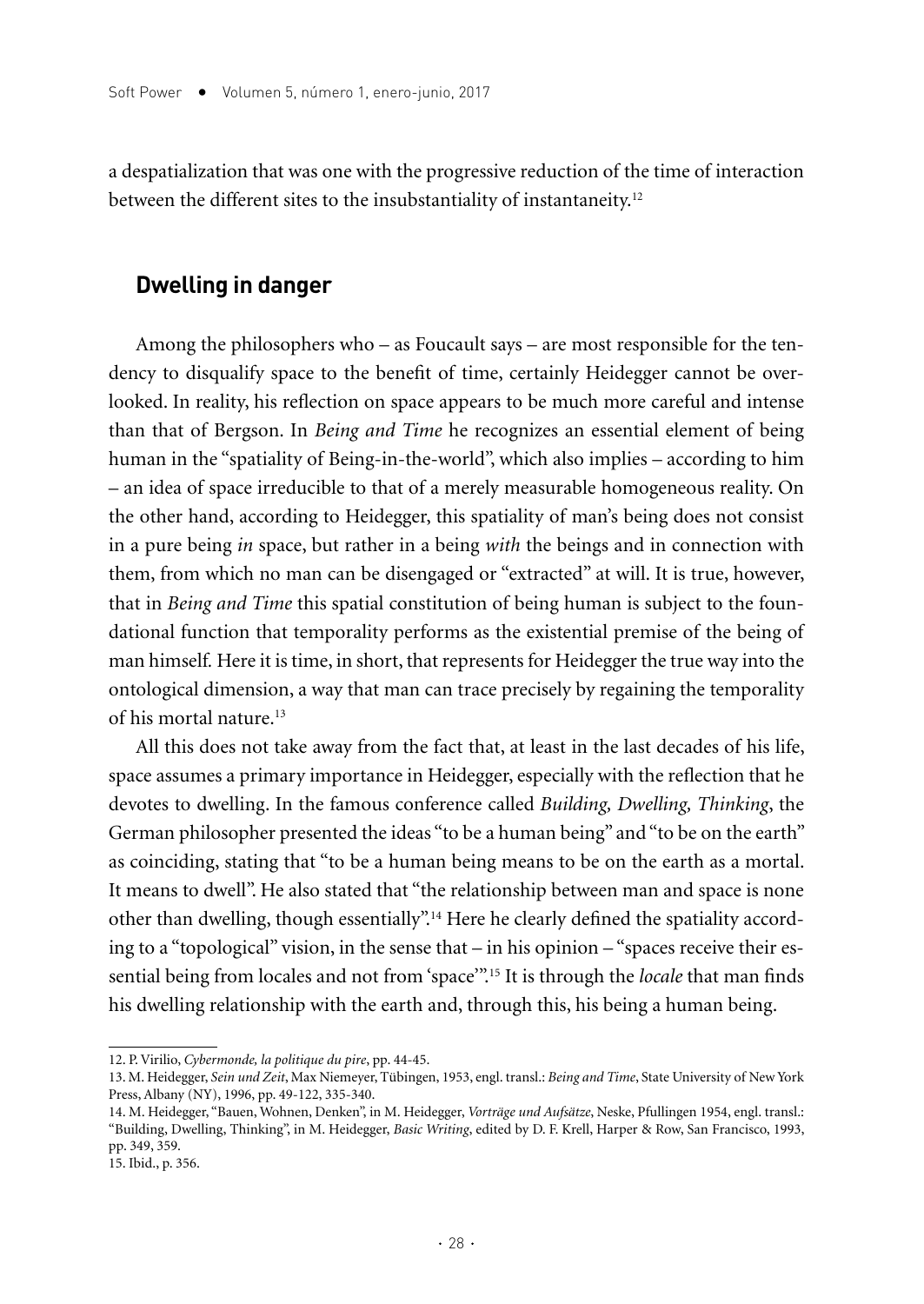The relationship between dwelling and building proves crucial in this regard, as evidenced –according to Heidegger – by the example of the *bridge*. Constructed properly, it makes man's dwelling possible, constituting a locale which is given as such by gathering and setting off space for the river, its banks, its surroundings, the mood of the sky and so on.16 The example of the bridge also shows how the locale is a condition in which man can grasp his own mortality and his relationship with transcendence: in fact, "the bridge initiates the lingering and hastening ways of men to and fro, so that they may get to other banks and in the end, as mortals, to the other side"; it, in short, "gathers, as a passage that crosses, before the divinities".17

Here, then, man's mortality finds in the topological dimension of dwelling a possibility for access to the authenticity of being which in *Being and Time* was identified almost exclusively in temporality. Through the example of the bridge, Heidegger also makes it clear that the dwelling relationship with the earth may take place both when man is established in places, and when he passes through them: places are not really places if they are not also passageways. They, in fact, open and set off spaces "for settlement and lodging," for a permanent settlement or a temporary camp, or – it could be said – for both sedentary and nomadic modes of living.<sup>18</sup>

This opening of Heidegger's thinking toward mobility should not, in any case, be misunderstood: it does not imply a renunciation of the stability of the relationship with the world, that dwelling allows. In fact – for Heidegger – the epochal problem that we need to think of today, in part to adequately capture and try to overcome the crisis of dwelling, is not the "lack of houses", but it is the "homelessness" of man, his rootlessness caused by the domination of technology.19 We can also assume that this implies, on the part of Heidegger, an exaltation of the unique entrenchment of peoples in "their own" places.20 However, nothing prevents us from comparing Heidegger's idea of rootlessness to that of "loss of the world" which Virilio proposes, to the extent that both refer to the danger of the technological dissolution of man's relationship with the earth's spatiality in general.21 In any case, Virilio argues that even the author of *Being and Time* did not

<sup>16.</sup> Ibid., p. 354.

<sup>17.</sup> Ibid., pp. 354 and 355.

<sup>18.</sup> Ibid., p. 356.

<sup>19.</sup> Ibid., p. 363; see also M. Heidegger, *Gelassenheit*, Neske, Pfullingen 1959, engl. transl.: "Memorial Address", in M. Heidegger, *Discourse on Thinking: a Translation of* Gelassenheit, Harper & Row, New York, 1969, pp. 43-57.

<sup>20.</sup> For a reading contrary to this hypothesis, see C. Resta, *Il luogo e le vie. Geografie del pensiero in Heidegger*, Franco Angeli, Milano 1996, pp. 63-126.

<sup>21.</sup> P. Virilio, *Cybermonde, la politique du pire*, pp. 44-45.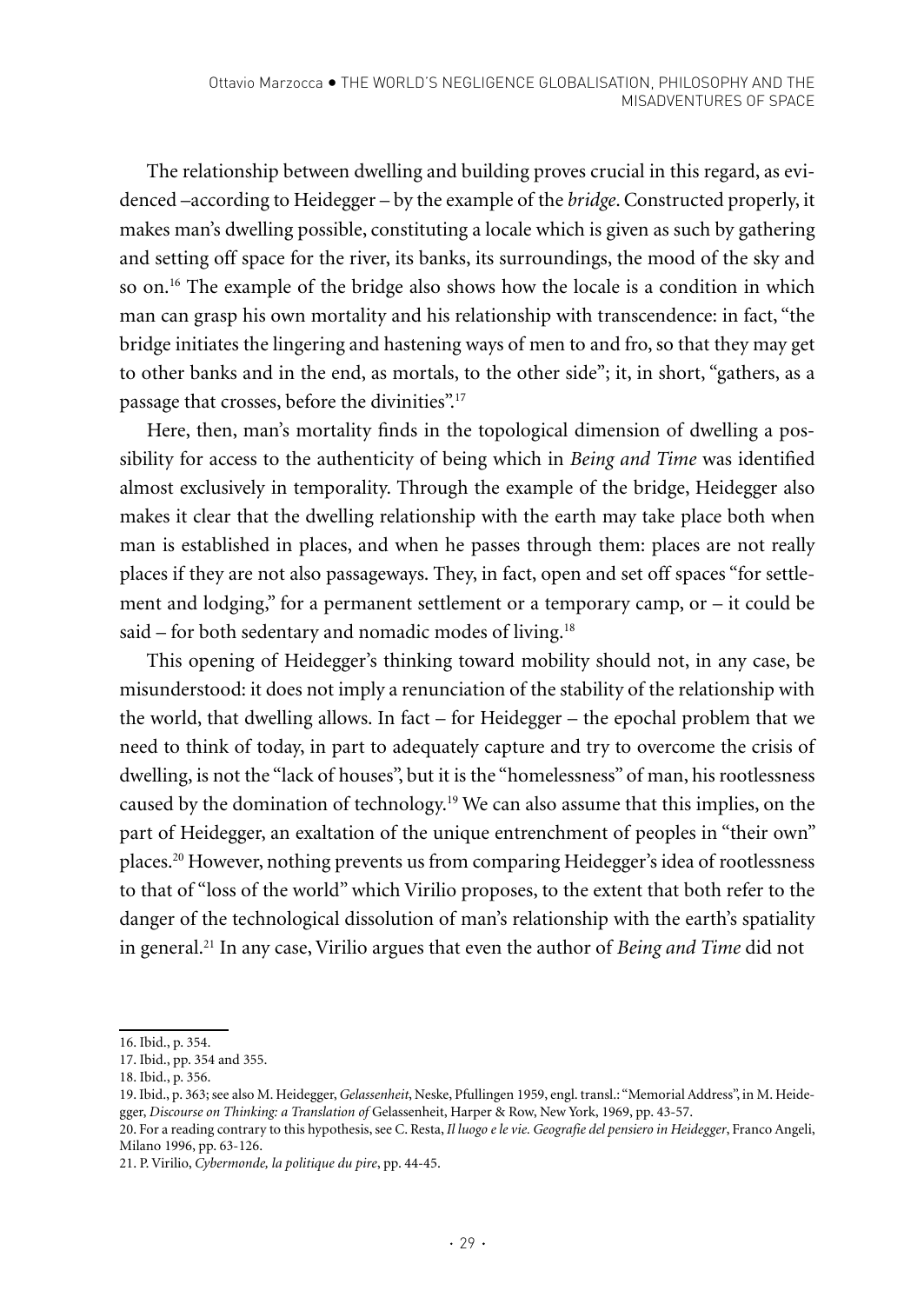pay the necessary attention to the role that speed plays to that effect, even though he reflected intensely on the nature of the technique.<sup>22</sup>

In fact, Heidegger does not completely neglect the importance of speed. Indeed, in one of his best-known texts (*The Thing*), he dwells on the fact that in our era "all distances in time and space are shrinking" because of transport vehicles and means of telecommunication: "Man puts the longest distances behind him in the shortest time. He puts the greatest distances behind himself and thus puts everything before himself at the shortest range". In this way – according to Heidegger – man fools himself into believing that he is attaining a greater proximity to the world, but, in fact, he finds himself in a "uniform distancelessness" in which "everything is equally far and equally near", "everything is neither far nor near – is, as it were, without distance".<sup>23</sup> Even for the author of *Being and Time*, in short, the new technological instruments do not bring man closer to the world. Rather, the difference between distance and proximity is dissolved and both the one and the other are lost.

Heidegger, therefore, gives important proof of the fact that the attitude of contemporary philosophy toward space cannot be reduced to a general tendency to disqualification. However, it does appear to be true that – as Foucault argues – not even he, despite his considerable attention to space, considers it to be a field of political relations or power strategies. Foucault – as we shall see – tried to remedy this shortcoming that, in his opinion, could be detected in all of contemporary philosophy. In this regard, however, he seems to want to deliberately ignore the contribution made by authors such as Hannah Arendt and Carl Schmitt – from very different points of view – to the reflection on the spatiality of the material world and its setting in political terms.

#### **World alienation**

Of these two authors, Hannah Arendt offers us key elements for, first of all, framing the relationship between space and politics from a different point of view than that of the mere exercise of power and, second, for understanding important differences between the spatiality of politics and other material contexts of the human condition. From her famous reflection on the three forms of the *vita activa* (labor, work, action)

<sup>22.</sup> P. Virilio, "Dromologia: la logica della corsa", p. 162.

<sup>23.</sup> M. Heidegger, "Das Ding", in M. Heidegger, *Vorträge und Aufsätze*, Neske, Pfullingen 1954, pp. 37-59, engl. transl.: "The Thing", in M. Heidegger, *Poetry, Language, Thought*, Harper Collins, New York, 2001, pp. 163-164.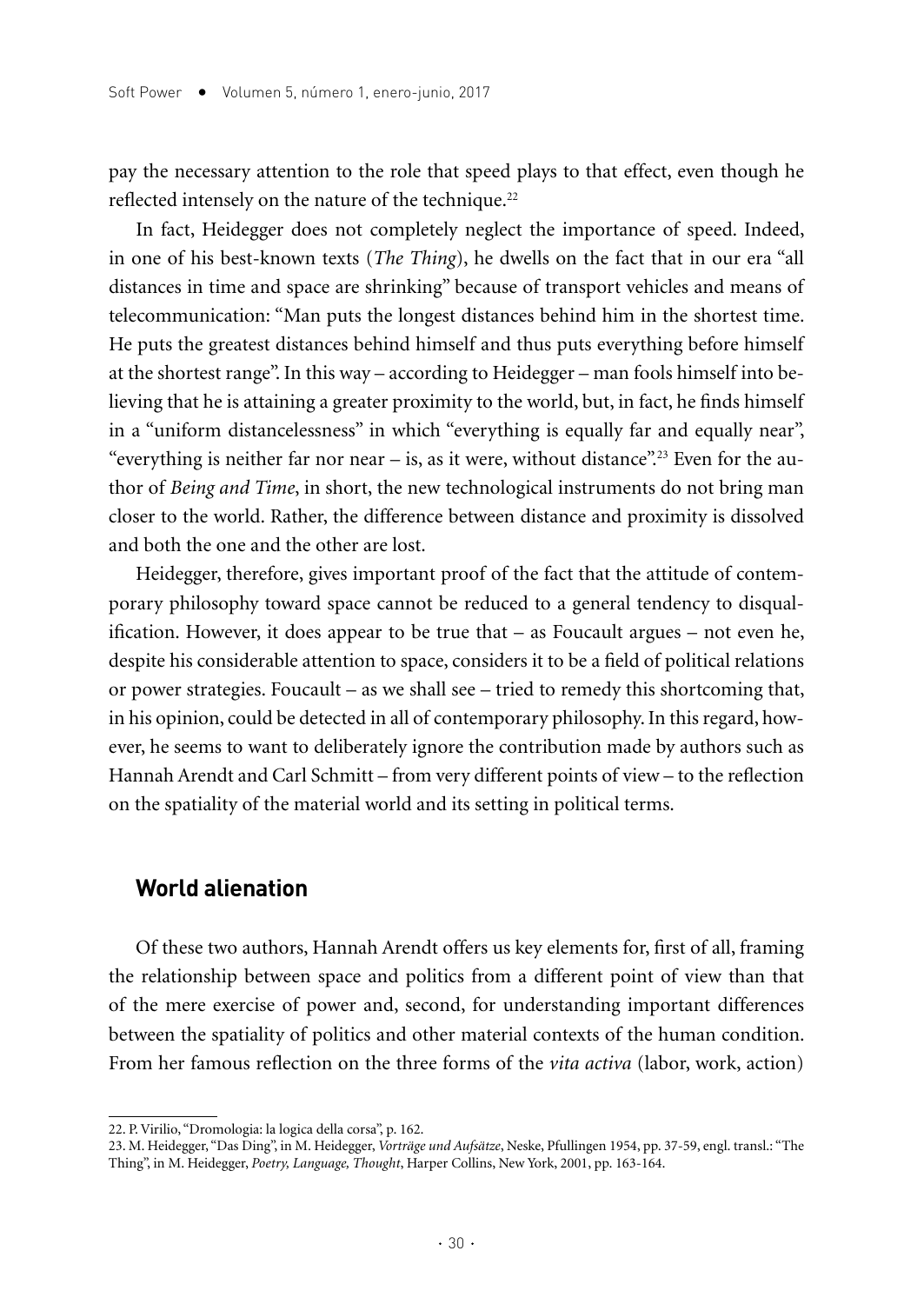what first emerges – as is well-known – is the fundamental distinction between the public space of the *polis* and the private space of the *oikos*; but even more important is the broader distinction between the three large spatialities of the human condition, which the author highlights: the *earth*, the *world* and the *public realm*. The *earth* corresponds to the dimension of *natural life*, that set of basic needs to which man responds with *labor* and the *consumption* of its products; the *world* is, instead, the *artificial context* defined by *enduring things*, "from the simplest use object to the masterwork of art", that man produces through *work*, thus guaranteeing the permanence of a set of objective reference points of his existence; the *public realm*, finally, corresponds to the *dimension of active citizenship* which only effectively takes place if men interact freely in their plurality through *political action*. 24

What we cannot ignore is that – according to Hannah Arendt – both the natural dimension of the human condition (the earth) and the one corresponding to political activity (the public realm) are marked by an essential instability: in the first case, men are exposed to the danger of being absorbed and overwhelmed by the relentless cyclical nature of biological life, of needs and their satisfaction through the continuous production of consumer goods; in the second, however, their condition appears to be unstable because of the ephemeral character of political actions and speeches and for their constant succession. In neither case is man guaranteed the certainty of a permanent condition. What, conversely, can provide stability in these two situations is the guarantee of a relationship with the long lasting world of artificial enduring things produced through work. This, according to Arendt, applies above all to the natural dimension of the earth on which life takes place.

Only we who have erected the objectivity of a world of our own from what nature gives us, who have built it into the environment of nature so that we are protected from her, can look upon nature as something "objective". Without a world between men and nature, there is eternal movement, but no objectivity.25

A similar argument, on the other hand, applies to the public realm: it is essentially ephemeral, since it "rises directly out of acting together, the sharing of words and deeds", and lasts as long as these activities last; therefore, it can acquire permanence only on the condition of finding its own stable environment through the construction

<sup>24.</sup> H. Arendt, *The Human Condition*, The University of Chicago Press, Chicago-London, 1998, pp. 7-11, 22-37, 122, 136-139. 25. Ibid., p. 137.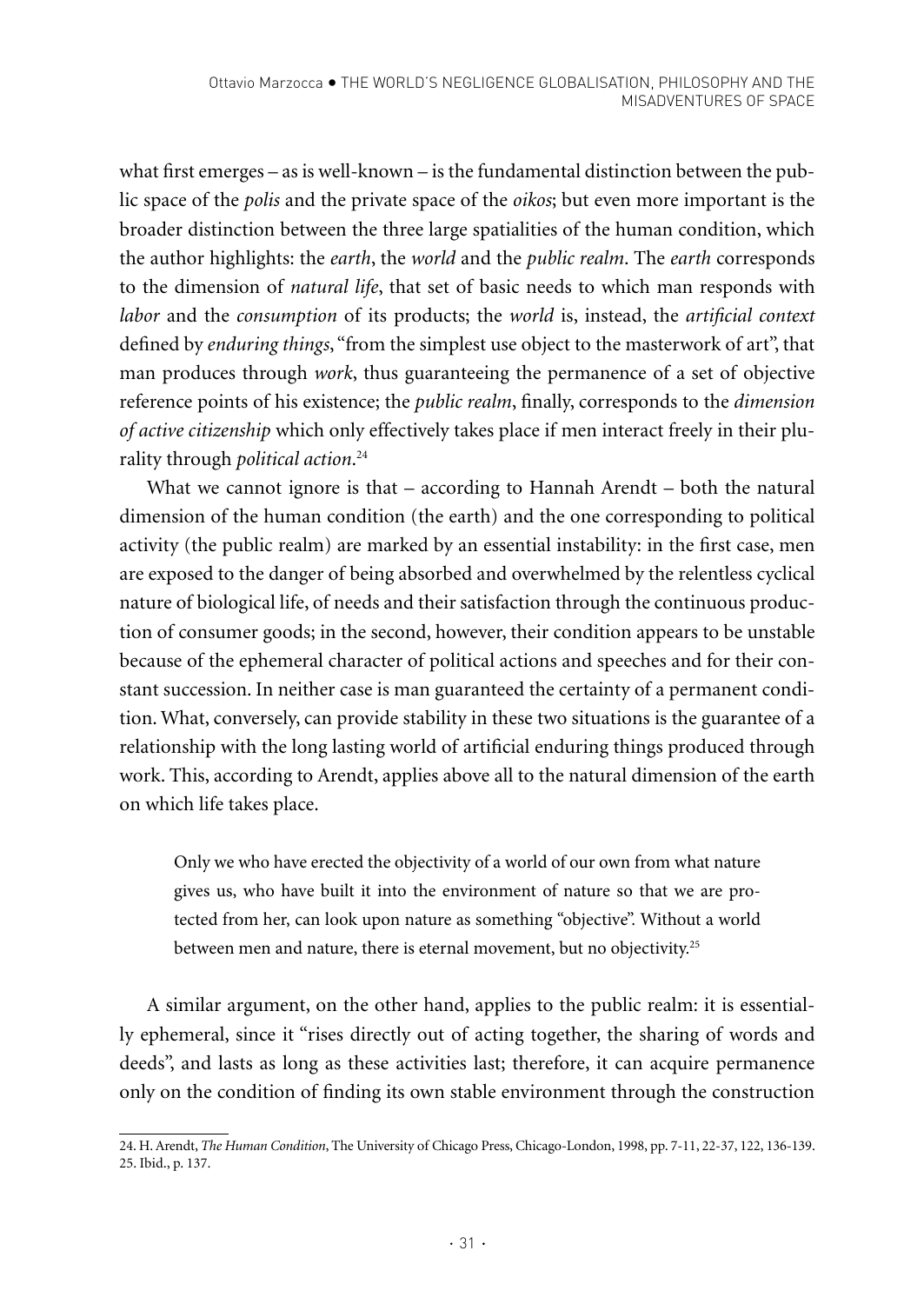of an artificial and long-lasting common world. It is with regards to this need that "the Greek solution" – i.e. the *polis* – assumes an exemplary value. Of course, it "is not the city-state in its physical location; it is the organization of the people as it rises directly out of acting together";26 nevertheless, it allows free men to consistently act, interact, stand out and leave a trace of their actions only if it is based on a stable material and legal organization, i.e. on an artificial world created through the work of the architect and the legislator.<sup>27</sup>

Having thought about the relationship between man and his condition through this complex spatial articulation, Hannah Arendt also took into consideration the serious detachment from the material world which modern man has been led to by various historical factors. It is a process that the author defines with the expression "world alienation", arguing that the modern age coincides essentially with this alienation. This is thought to primarily derive from the "shrinkage of the globe" which began with the great geographical discoveries and has been completed by the vertiginous reduction of distances through the speed of contemporary media; in the final stage of this process, the invention of the airplane gave man the ability "of leaving the surface of the earth altogether", showing that "any decrease of terrestrial distance can be won only at the price of putting a decisive distance between man and earth, of alienating man of his immediately surroundings".<sup>28</sup>

Moreover, a similar process derived from the Protestant Reformation. The "innerwordly asceticism" which Weber attributes to Calvinism is a renunciation of the world, it is an "innerwordly alienation" that is attained precisely by remaining and working more and more intensely in the world. This form of world alienation has contributed, on the one hand, to the formation of the capitalist spirit and, on the other hand, to the beginning of a systematic accumulation of wealth which has its origins in the "expropriation of the peasantry, which was the unforeseen consequence of the expropriation of church property", caused by the Reformation itself.<sup>29</sup> In this way, with the appropriative expropriation of properties dating back to previous eras, nascent capitalism triggered the cycle of destructive appropriation and consumption of the world in which we find ourselves today: "all property" is now "destroyed in the process of its appropriation, all

<sup>26.</sup> Ibid., p. 198.

<sup>27.</sup> Ibid., pp. 194-195.

<sup>28.</sup> Ibid., p. 250, 251.

<sup>29.</sup> Ibid., pp. 251-252.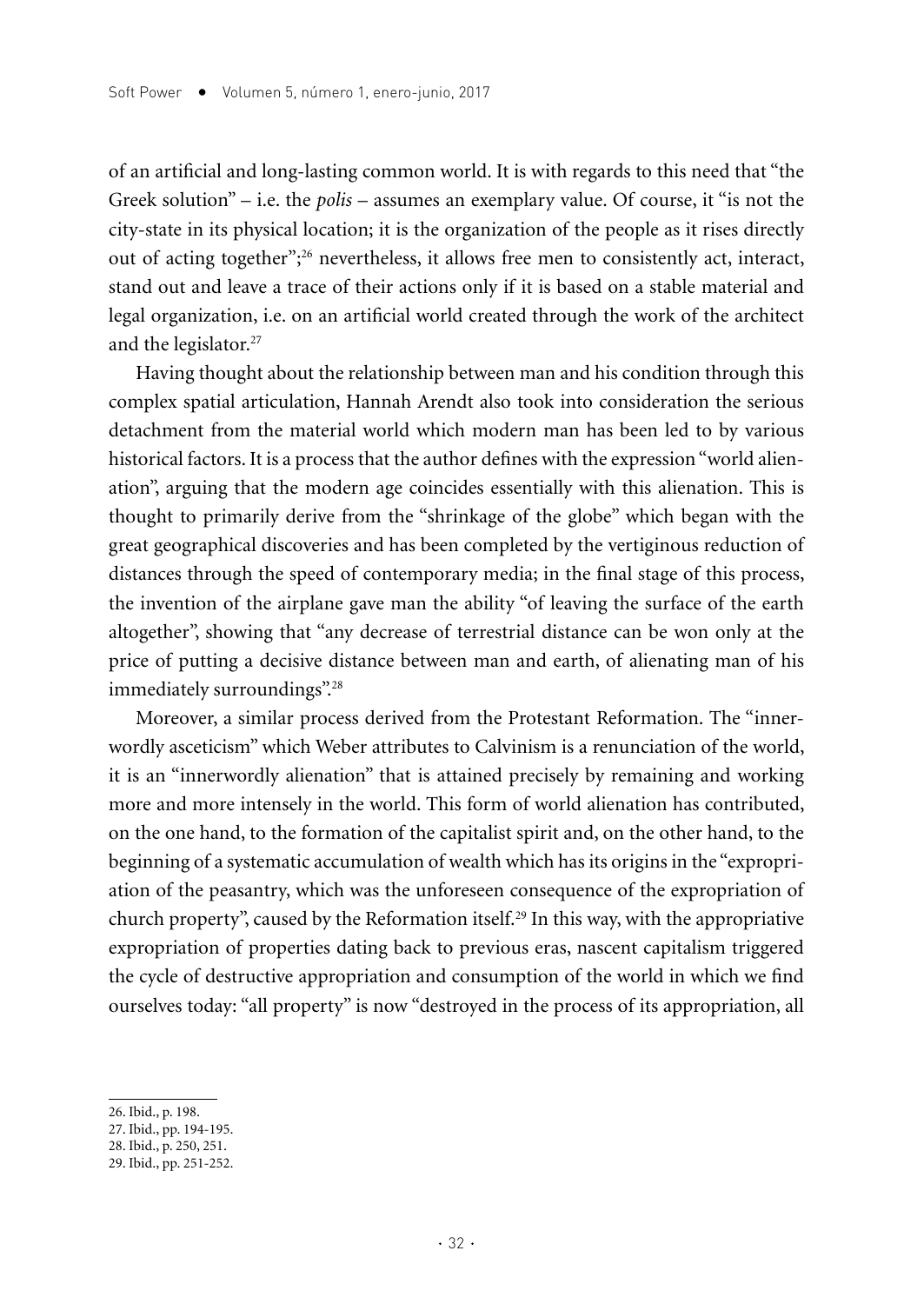things devoured in the process of its production, and the stability of the world undermined in a constant process of change".<sup>30</sup>

Finally, Galileo's invention of the telescope and the "development of a new science that considers the nature of the earth from the view point of the universe" radically contributed to such upheavals.<sup>31</sup> One of the main causes of the gradual separation of man from sensitive nature and from his own geophysical condition lies exactly in the universal impact of modern science. In fact, according to Arendt, with the new science not only do the laws of the infinite universe refer to its unfathomable mathematical structure, but also the "terrestrial sense data and movements" are reduced "to mathematical symbols". In this way, science frees "man from the shackles of earth-bound experience and his power of cognition from the shackles of finitude".<sup>32</sup>

According to the author, the prevalence of subjectivism in modern philosophy, starting with Descartes, has also greatly contributed to this general separation of man from tangible reality. He, taking doubt as the cornerstone of thinking, made the sense of this separation clear: the human capacity to think while doubting becomes the indispensable condition for access to the real world. This is no longer a "given" and can even remain inaccessible; what still remains is the certainty of the reality of thought itself, inasmuch as it is supervised by doubt. In this way, what emerges is perhaps the most significant consequence of the various processes of modernity's "world alienation": "what men now have in common is not the world but the structure of their minds, and this they cannot have in common, strictly speaking".<sup>33</sup>

It is worth highlighting at least one of the various implications of Arendt's thought here: modern man's distancing from the spatiality of the material world can be explained not only by a set of economic and technological factors, but also by the emergence of a certain *ethos,* a certain way of being in the world: from this point of view, we can say that man is able to practice, increasingly more actively, a universal knowledge that transcends the earth and an undefined manumission of the world, which relativizes its permanence, provided he abstracts from the world itself his thinking and his existence, his living and his dwelling, his laboring, his building and his acting.

32. Ibid., p. 265.

<sup>30.</sup> Ibid., p. 252.

<sup>31.</sup> Ibid., p. 248.

<sup>33.</sup> Ibid., p. 283; see also ibid., pp. 271-280.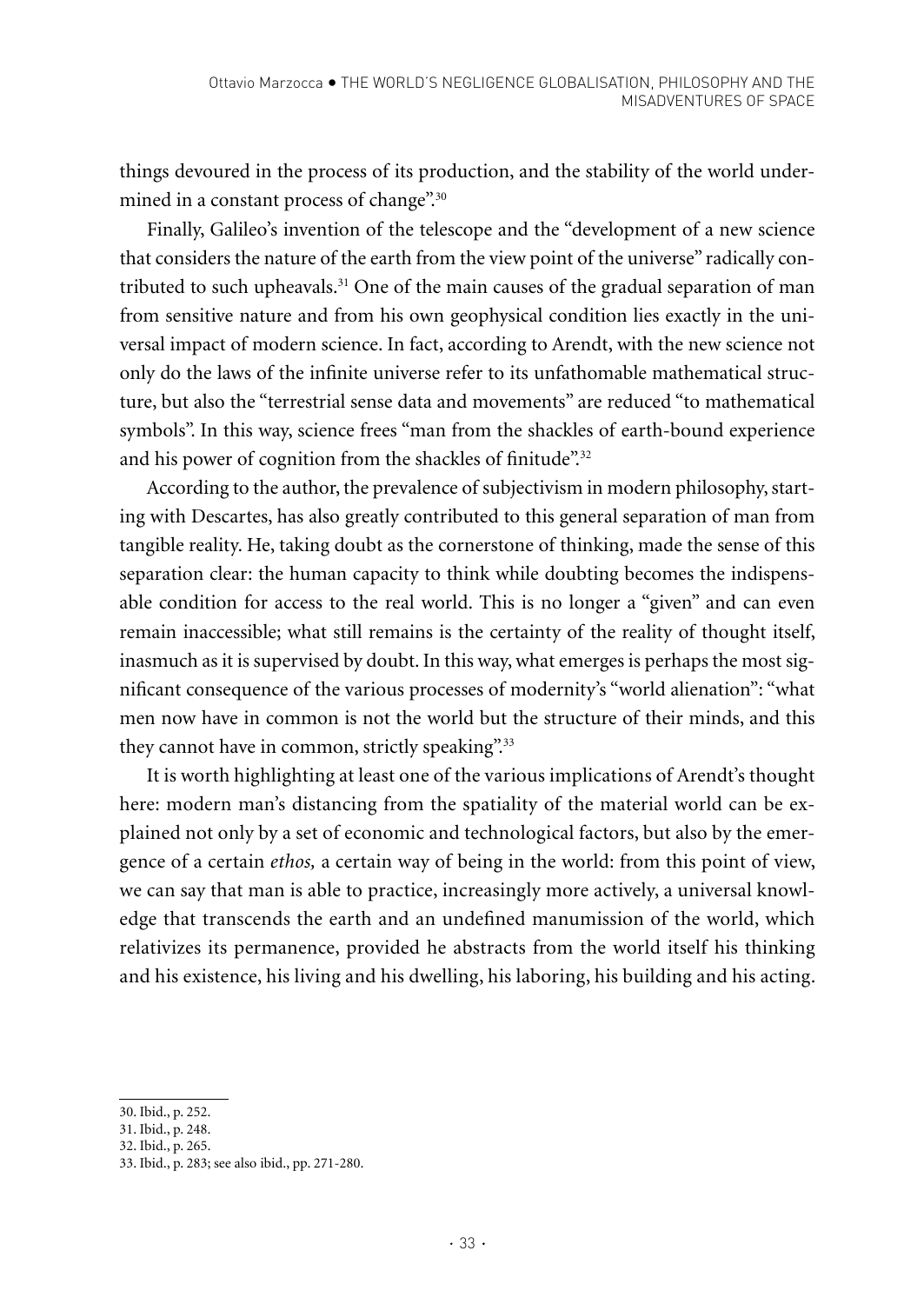#### **The unlikely solidity of the modern nomos**

Carl Schmitt also offers us elements useful for reconstructing the more or less remote causes of our present relationship with the world. Furthermore, he does this by carrying out a reflection on spatiality in clearer and more explicitly political terms than Hannah Arendt. According to the German author, as is well-known, a *political order* can only be based, first of all, on the precise organization of space. In this sense, he insists on the fact that, at the beginning of modernity, the discovery of the New World opened an era of conquest and partition of the land by the great European powers, which – according to him – made the appropriation and the possession of Earth's space its *nomos*, the foundational principle of the modern political order: on the basis of this *nomos* they have, since then, organized their States and regulated their relations, including war.<sup>34</sup> Schmitt, moreover, characterizes this political order by also showing the specific approach in which the sea was key: unlike dry land, which was ordered by the borders between sovereign states, the open sea was not subject to any territorial sovereignty, it was left in a state of general availability, as a spatial element profoundly different from the mainland.<sup>35</sup> As is well-known, the clear definition of this situation  $-$  according to the author – was the source of the great advances of the legal-political civilization, in particular, the limitation of war to the sole purpose of conquest: the danger of *war without limits*, which is present in religious conflicts and in civil wars, was noticeably contained.36

If today it is said that globalization has put an end to the political order of modernity since the technological developments that characterize it radically reduce the importance of spatiality, this is because Schmitt's theses generally appear to be convincing: for the most part it is believed that they describe what preceded that which is happening today; at the same time, however, they are considered "outdated" because the importance of the spatial organization of political structures seems decidedly in decline today.37 What we risk overlooking, however, it is that Schmitt's theory of the modern "*nomos* of

<sup>34.</sup> C. Schmitt, *Der* Nomos *der Erde*, Greven, Köln, 1950, engl. transl.: *The* Nomos *of the Earth*, Telos Press, New York, 2006; C. Schmitt, *Land und Meer*, Reclam, Stuttgart, 1954, engl. transl.: *Land and Sea*, Plutarch Press, Washington, 1997.

<sup>35.</sup> C. Schmitt, *The* Nomos *of the Earth*, pp. 172-184.

<sup>36.</sup> Ibid., pp. 140-171.

<sup>37.</sup> See, in particular, C. Galli: *Spazi politici. L'età moderna e l'età globale*, il Mulino, Bologna, 2001; Id., *La guerra globale*, Laterza, Roma-Bari, 2002. Among the many studies on the decline of the modern political order which, more or less directly, have Schmitt's reflection on the *nomos* of the land among their premises, see: M Cacciari, *Geofilosofia dell'Europa*, Adelphi, Milano, 1994; S. Ortino, *Il nuovo Nomos della Terra*, il Mulino, Bologna, 1999; D. Palano, *Fino alla fine del mondo. Saggi sul 'politico' nella rivoluzione spaziale contemporanea*, Liguori, Napoli, 2010.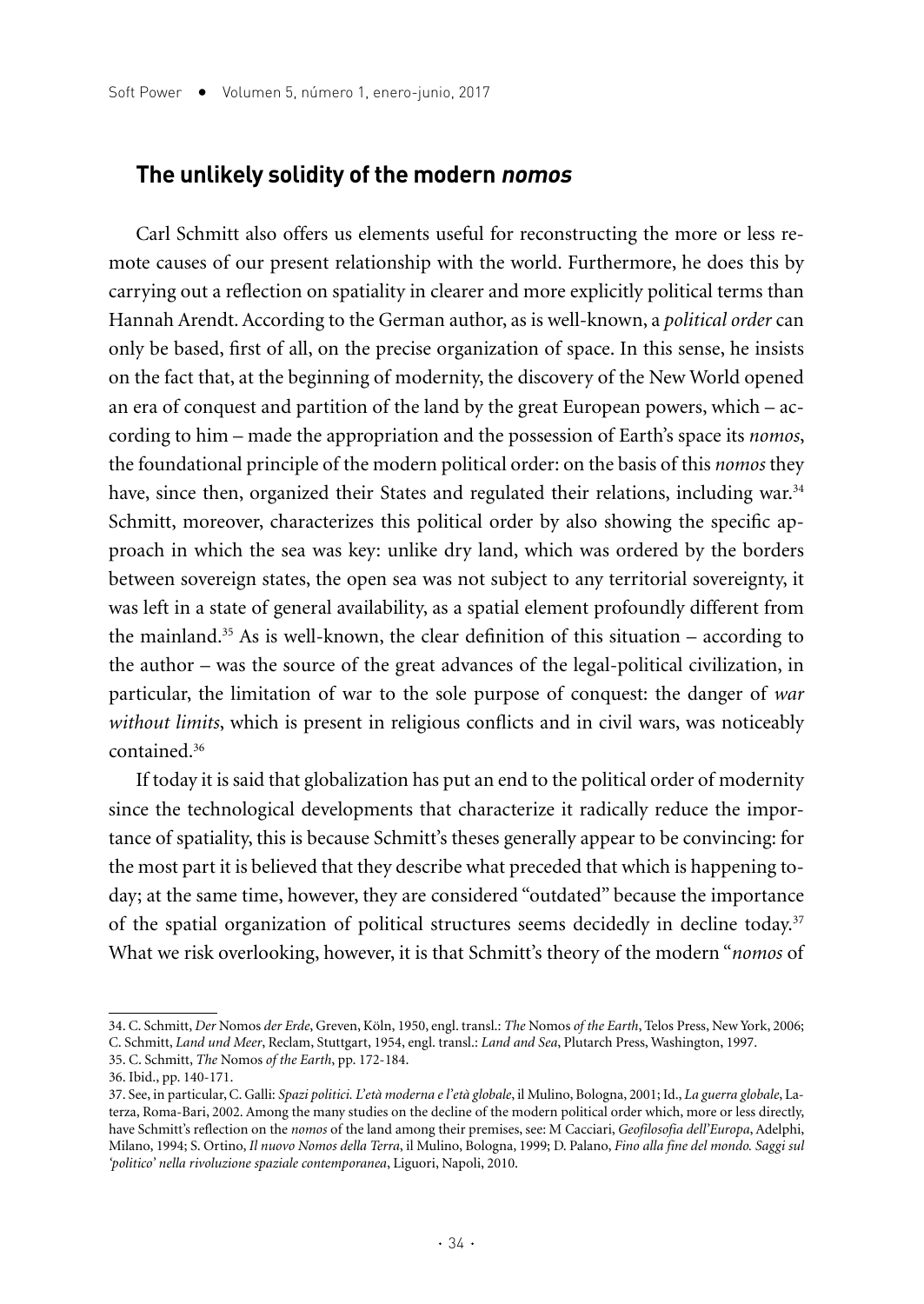the earth" is one with the announcement of the decline of the same order it describes;<sup>38</sup> in it, in particular, the complementariness between the precise territorial division of the state sovereignty and the free availability of the maritime space immediately appears to be a totally asymmetrical relationship between virtually irreconcilable ways of understanding and treating space; the same comparison between on-land state powers and maritime state powers appears destined to be quickly translated into a progressive attrition of this seemingly balanced complementariness.

In this sense, Schmitt first comments on the fact that in this situation "the dry land would belong to a score of sovereign states. The sea, on the other hand, would belong to nobody, but in reality, it would belong to a single country: England"39. He also highlights the profound diversity of ways of making war which correspond to the land and the sea: while the ground war is fought by armies "in open, pitched battle", the methods of maritime war cannot be reduced to "naval combat", but also include "bombardment, the blockade of enemy shores, and the capture of neutral and merchantmen, in virtue of the right to capture". Through the "starvation blockade", in particular, maritime war indiscriminately affects "the entire population of the involved territory".40 All this, in fact, happens because the sea is a *deterritorialization* factor that destabilizes the political sovereignty based on the ownership of land, which is the essential condition – according to Schmitt – of the *modern political order*. 41 The seeds of deterritorialization, on the other hand, are what caused the end of the "complementariness" between land and sea with the prevailing, first of air navigation, and then the means of telecommunication.<sup>42</sup>

Therefore, Schmitt's discourse is an important prerequisite to the analyses that speak of globalization in terms of despatialization, not only because it defines the political and spatial order that today is coming to an end, but also because it clearly foreshadows the crisis of this spatial order. Nevertheless, from his point of view, the parable of the modern political order does not simply translate into a progressive despatialization. Rather, it produces a sequence of stages in which different spatial dimensions prevail: the *land*, the *sea* and, finally, the *air*. Therefore, it can be said that Schmitt's reflection is reducible neither to a theory of the unequivocal solidity of the modern *nomos* of the earth nor to a generic foreshadowing of the despatialization of which we speak today.

<sup>38.</sup> M. Cacciari, *Geofilosofia dell'Europa*, pp. 105-130.

<sup>39.</sup> C. Schmitt, *Land and Sea*, p. 46.

<sup>40.</sup> Ibid., pp. 47-48.

<sup>41.</sup> In this regard see the observations of A. Bolaffi, "Presentazione", in C. Schmitt, *Terra e mare. Una considerazione sulla storia del mondo*, Giuffrè, Milano, 1986, p. 23-26.

<sup>42.</sup> C. Schmitt, *Land and Sea*, pp. 56-59.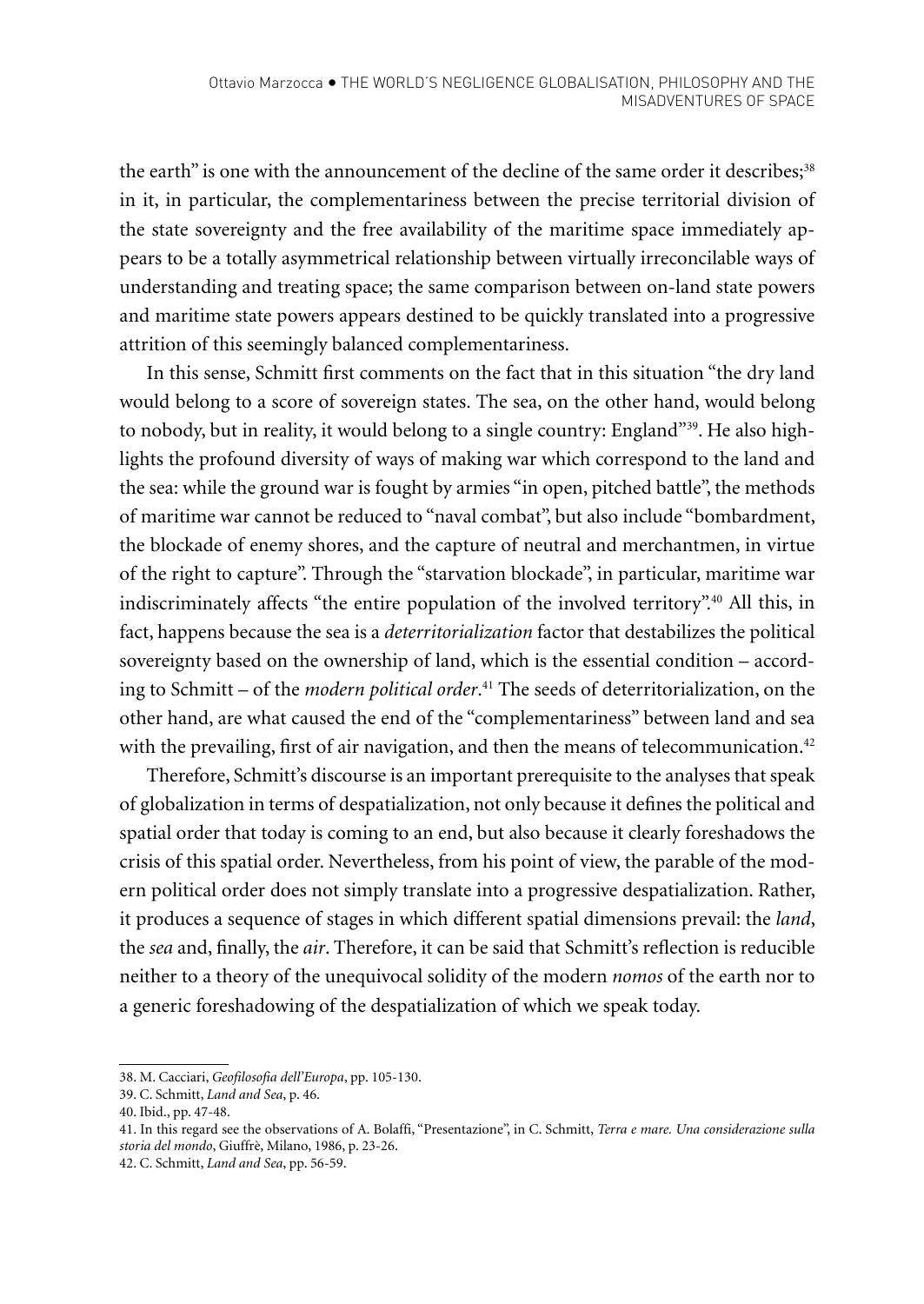These implications of Schmitt's discourse are important because – among other things – they urge us not to confuse the concepts of *deterritorialization* and *despatialization*. The distinction between the two can be useful to understand, in particular, whether for some time in our history there have been deterritorialization processes that not only do not involve a despatialization, but may also give rise to forms of re-spatialization and, sometimes, even re-territorialization. Moreover, this distinction can help us at least to hypothesize that forms of re-spatialization are present in our days.

#### **Protean space**

Foucault's research on "spaces as a historical and political problem" is particularly fruitful on the importance of the re-spatialization processes. Despite not having made specific reflections on the terrestrial dimension, in his studies on power he effectively examined the spatial aspects of the transformation of our society. This is the case of his analyses of *disciplinary institutions* (prisons, schools, colleges, factories, barracks, hospitals, etc.) which have constituted a fundamental system in the "government of men" since about the  $18<sup>th</sup>$  century. These institutions – in his opinion – are based on a precise structuring of space, since they consist mostly in well-defined and circumscribed areas. They are also organized by spatial divisions and distributions of bodies: partitions in college dormitories; specifically, places assigned to the sick in hospitals, to workers in factories, to school children in schools, and so on. They organize these distributions under the principle of "functional sites", for example, by connecting the positions of individual workers in factories to particular tasks, or by isolating infectious patients in medical clinics. They create "serial spaces", organizing sets of individuals in lines, rows, ordered sequences, to establish hierarchies of value, merit, efficiency or capacity. Ultimately, they are systems that control the mobility of people and things, since they filter, slow down, and supervise the movement taking place in cities, above all.<sup>43</sup>

The modern state – according to Foucault – soon realized the importance of these and other forms of intervention on space; therefore, it has used them as techniques for governing society from the very beginning of its history. Hence, it can be said that its special relationship with the land was rapidly downsized in favor of a more complex political approach to space: the effective exercise of state power cannot be based solely

<sup>43.</sup> M. Foucault, *Surveiller et punir. Naissance de la prison*, Gallimard, Paris, 1975, engl. transl.: *Discipline and Punish. The Birth of the Prison*, Random House, New York, 1977, pp. 141-148.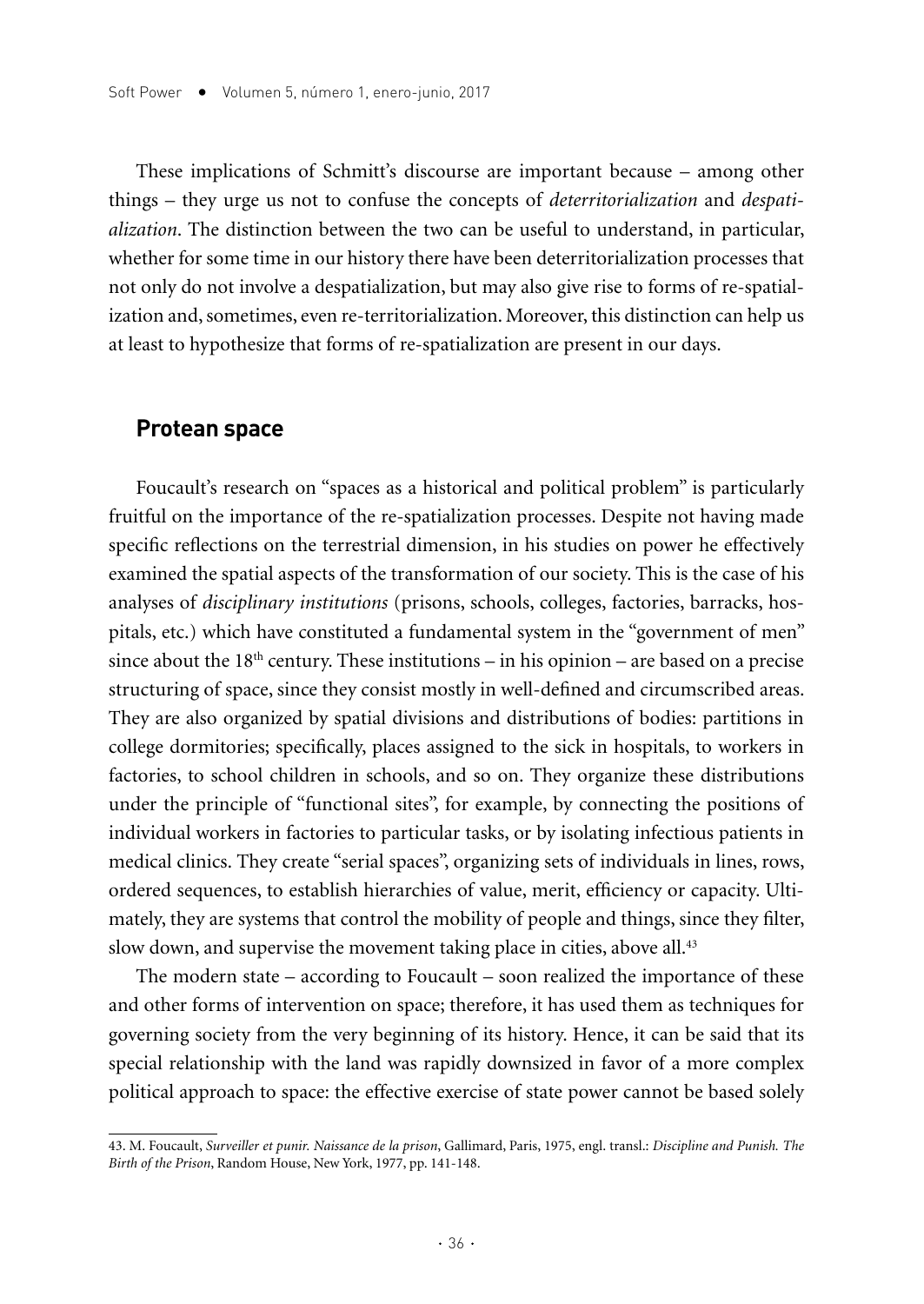on the possession of the territory, exercised by the defense of its borders, the repression of internal enemies and the taxation of land-based resources. It requires, above all, the ability to govern men by punitive, educational, productive, and healthcare techniques and institutions, which, in turn, implies the need to manage space by means of urban planning, architecture, collective facilities, and so on.

In a well-known course, held in 1978, Foucault developed this line of research, pointing to the three main ways of politically organizing space which – according to him – have been established in modernity. The first corresponds to the centralized control of the geographical *territory*, typical of the *sovereign power* exercised by subjugating those who live within the boundaries of a state through legislative, military and fiscal means; the second corresponds to the architectural organization of an *abstract and hierarchical space*, finalized to the exercise of *disciplinary power* that applies especially to the *bodies* and *behaviors* of single individuals through various forms of control and surveillance; the third, finally, hypothesizes space as a *collective milieu*, as a dynamic and complex *environment* in which natural and artificial elements and processes interact: climate, geophysical characteristics, collective habits, ways of living, and the movement of goods, persons, water, miasma, disease, etc. The latter form of spatialization corresponds to the *biopolitical government* of society, through which – according to Foucault – there is a *shift in emphasis from the territory to the population*: it is this that, starting in the second half of the 18th century, has been established as a privileged government object, as the "multiplicity of individuals who are and fundamentally and essentially only exist biologically bound to the materiality within which they live".44 Finally, it is important to consider that the city has a fundamental role in each of these spatial organizations, as it is itself permeated by them.<sup>45</sup>

What, of course, Foucault allows us to think of when proposing this genealogy of modern spaces of power is that first the disciplinary strategies and then also the bio-political government trigger the relative *deterritorialization* of the exercise of power, processes far from being reducible to a decrease of the importance of spatial materiality. Therefore, it can be said that he, too, indirectly invites us not to adapt too easily to the analysis and narratives that today indefinitely emphasize tendencies to despatialization: if it is legitimate to think that in our era the bio-political and disciplinary functions of power do not disappear, but rather are even updated with the assistance of telematics

<sup>44.</sup> M. Foucault, *Sécurité, territoire, population. Cours au Collège de France. 1977-1978*, Gallimard-Seuil, Paris, 2004, engl. transl.: *Security, Territory, Population: Lectures at the Collège de France, 1977-78*, Palgrave MacMillan, New York, 2007, p. 21. 45. Ibid., pp. 12-23.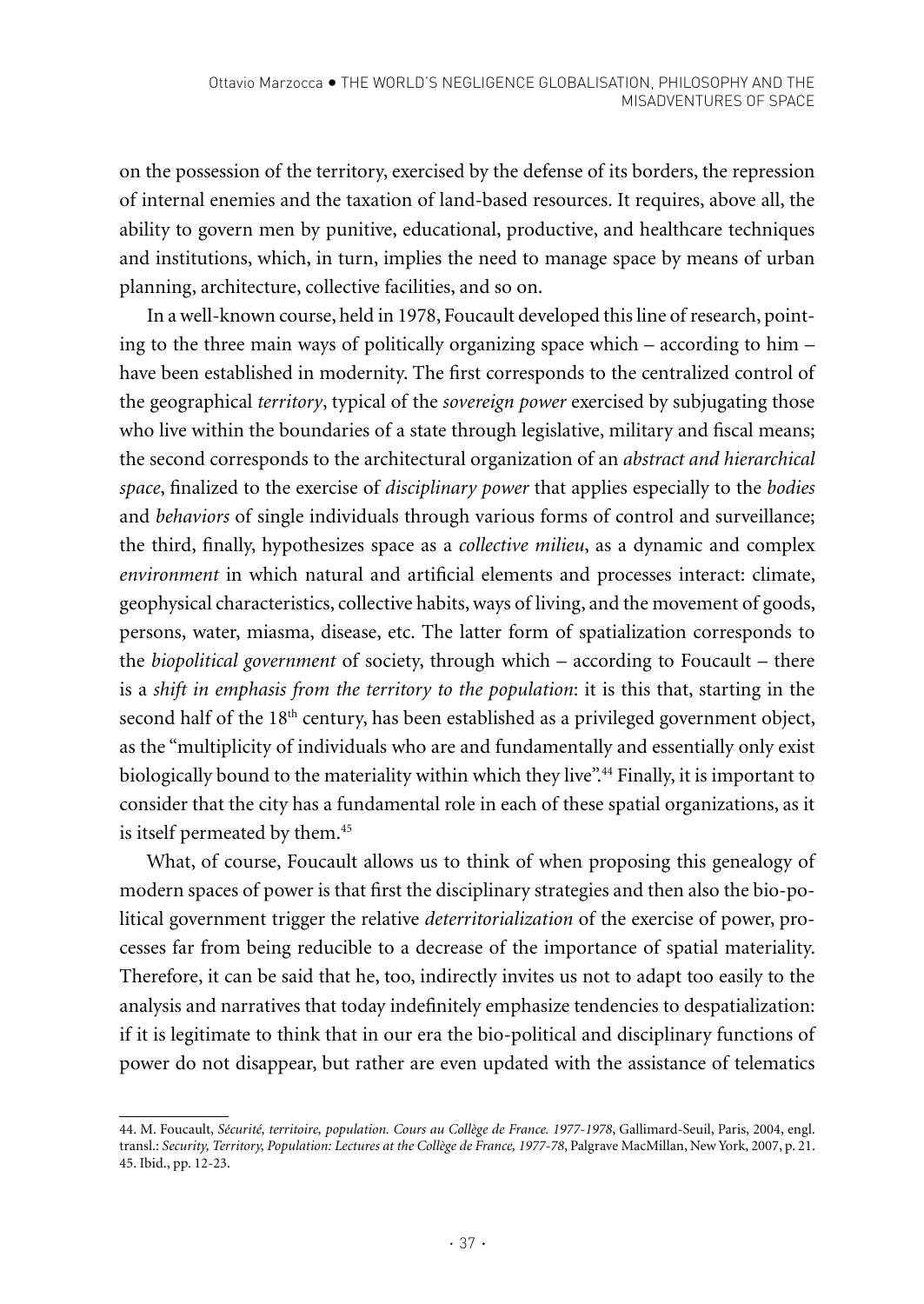technologies, it is also reasonable to conclude that spatiality continues to assert itself, change and evolve as an essential dimension, even through the metamorphoses of these functions. It cannot at all be excluded that the telematics technologies contribute to an intense reorganization of spatial policies that lie beyond the territorializing approach. It is also in this sense, in fact, that it is possible to interpret the developments of the socalled "geo-spatial web", the "geo-browsers" (like Google Earth), the "geo-surveillance" systems, the electronic tracking and monitoring of all kinds of activity and physical movement.46

#### **Towards space without a world?**

If these are plausible hypotheses, what can be hypothesized instead on the forms and on the specific consequences of the processes of deterritorialization? On these issues we can refer, in particular, to the analyses of Gilles Deleuze and Felix Guattari on the globalization of capitalism. Although these authors tend to "exalt" the liberating potential of the resulting *deterritorialization* processes, they also highlight the impossibility to isolate these processes from those of *territorialization* and *reterritorialization* with which the first cross or continuously alternate. Furthermore, Guattari particularly shows himself to be aware of the risk that the deterritorializing thrusts of contemporary capitalism entail serious "earthly" alterations of the ecological balance, as well as forms of "mental" and political regression of society.47

Contextualizing our present time from a similar angle, we can easily find that today neither the processes of technological deterritorialization nor their despatializing effects prevent opposite processes from occurring. For example, in this sense it is important to consider that today the sea is no longer a truly "smooth" space irreducible to any partition.48 While the heart of the oceans still seems to be free from rigid divisions, many other maritime areas are increasingly subject to substantial appropriations and precise

<sup>46.</sup> See, among other studies: A. Scharl, K. Tochtermann (eds.), *The Geospatial Web*, Springer London Ltd., London, 2007; J. Döring, T. Thielmann (eds.), *Mediengeographie: Theorie, Analyse, Diskussion*, Transcript, Bielefeld, 2009; H. A. Karimi, *Advanced Location-Based Technologies and Services*, CRC Press, Baca Raton-London-New York, 2013; R. Wilken, G. Goggin (eds.), *Locative Media*, Routledge, New York-Oxon, 2014.

<sup>47.</sup> See: G. Deleuze, F. Guattari, *Mille Plateaux*, Minuit, Paris, 1980, engl. transl.: *A Thousand Plateaus*, University of Minnesota Press, Minneapolis, London, 1987; F. Guattari, *Les trois écologies*, Galilée, Paris, 1989, engl. transl.: *The Three Ecologies*, Continuum, New York, 2008; F. Guattari, *Piano sul pianeta. Capitale mondiale integrato e globalizzazione*, Ombre corte, Verona 1997; see also: C. Raffestin, "Territorializzazione, deterritorializzazione, riterritorializzazione e informazione", in A. Turco, *Regione e regionalizzazione*, Franco Angeli, Milano, 1984, pp. 69-82.

<sup>48.</sup> On this issue see G. Deleuze, F. Guattari, *A Thousand Plateaus*, pp. 474-482.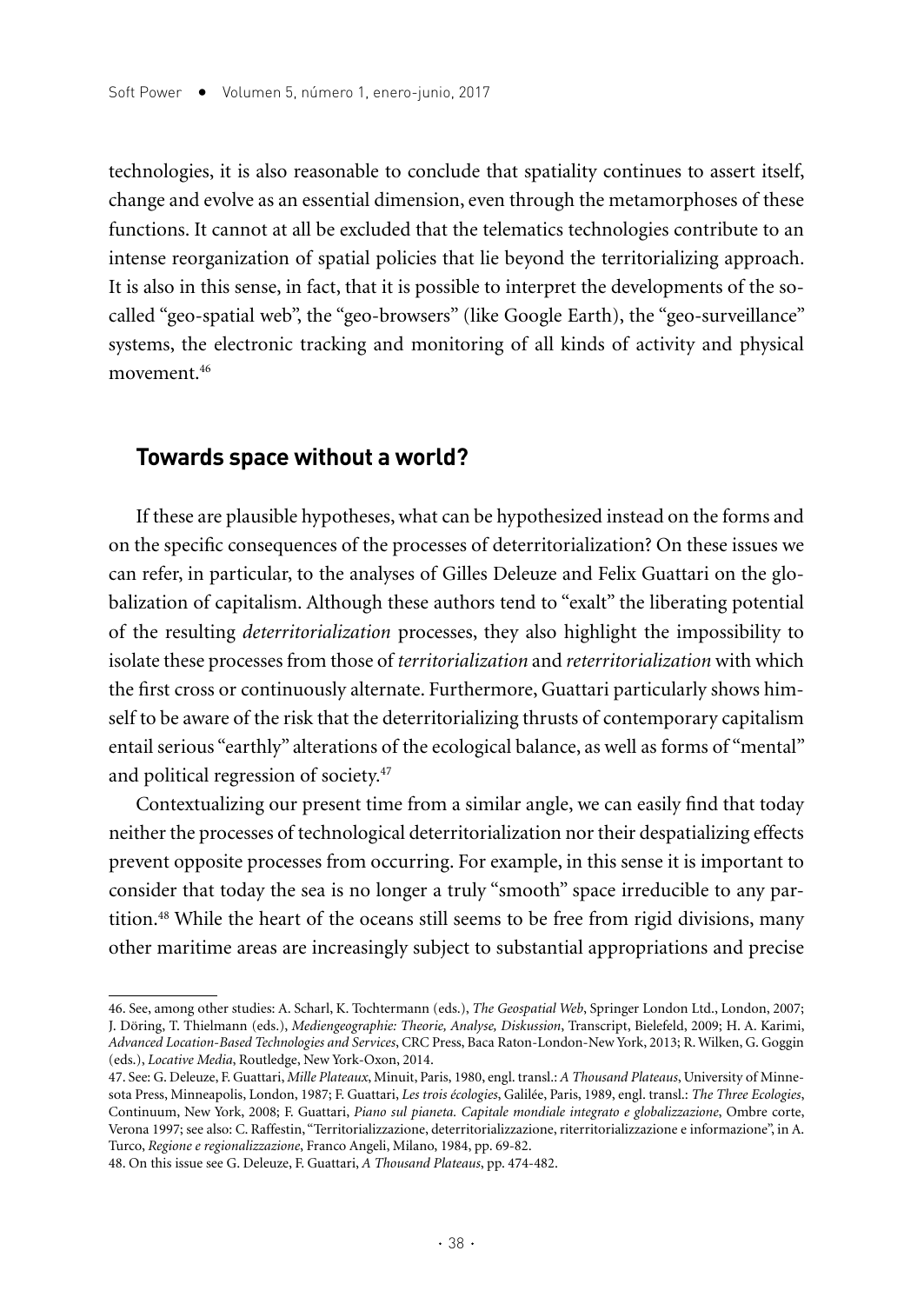allocations in areas intended – besides for mobility of naval traffic and fishing – for "sedentary" uses and structures: mining, pipelines, wind farms, aquaculture, biotechnological exploitation of marine organisms, etc. 49

Moreover, today we are often faced with subjective forms of the reterritorialization of relations with the world, implemented – in ways that are sometimes neo-identitarian, neo-archaic and xenophobic – especially by societies or communities subjected to the marginalizing effects of the dominant processes.<sup>50</sup> This does not only happen as a reaction to the fact that the flows of communication and the global economy are spiraling away from the immediate activities that take place in physical locations; it also happens because these places are subject to tangible and often devastating deterritorializations on the material plane<sup>51</sup> The current processes of deterritorialization, in fact, should be recognized not only in the telematic relativization of the importance of geographical locations and distances, but also in the unlimited urbanization of land surface and in the indefinite expansion of the metropolis that mark our era. These are processes which – as claimed by Alberto Magnaghi – tend to destroy the local areas as spatial formations with historical and natural specificity and structures capable of reproducing themselves in the long term. From this point of view, the current explosion of urbanization, on the one hand, deterritorializes, and, on the other, produces new spaces increasingly lacking in human, historical and ecosystemic qualities.<sup>52</sup>

Almost all of these trends can be explained in large part by the political hegemony that neoliberalism exerts today on the government of space, as well as of society. In this tableau, contemporary cities – distributed on a hierarchy dominated by "global cities" – are increasingly areas in which major economic entities (real estate, financial and commercial capital) intervene as privileged partners of the local public authorities. Therefore, they are becoming, above all, places of the deregulation of the use of building land and the privatization of public spaces. The deterritorialized urban structures of the districts for business, shopping, consumption, tourism flows, large exhibitions; the *gentrification* of city centers; the creation of *gated communities* for the wealthiest social classes, of slums and new ghettos for the poorest, or "detention" centers for immigrants

<sup>49.</sup> See N. Escach, "De la mer en partage au partage de la mer", in *Le Monde diplomatique*, 748, 2016, pp. 20-21.

<sup>50.</sup> See: F. Guattari, *The Three Ecologies*, pp. 41-43; G. Marramao, *Passaggio a Occidente. Filosofia e globalizzazione*, Bollati Boringhieri, Torino, 2003, pp. 86-87.

<sup>51.</sup> F. Guattari, *The Three Ecologies*, p. 29.

<sup>52.</sup> A. Magnaghi, *Il Progetto locale. Verso la coscienza di luogo*, Bollati Boringhieri, Torino, 2010, pp. 23-43.